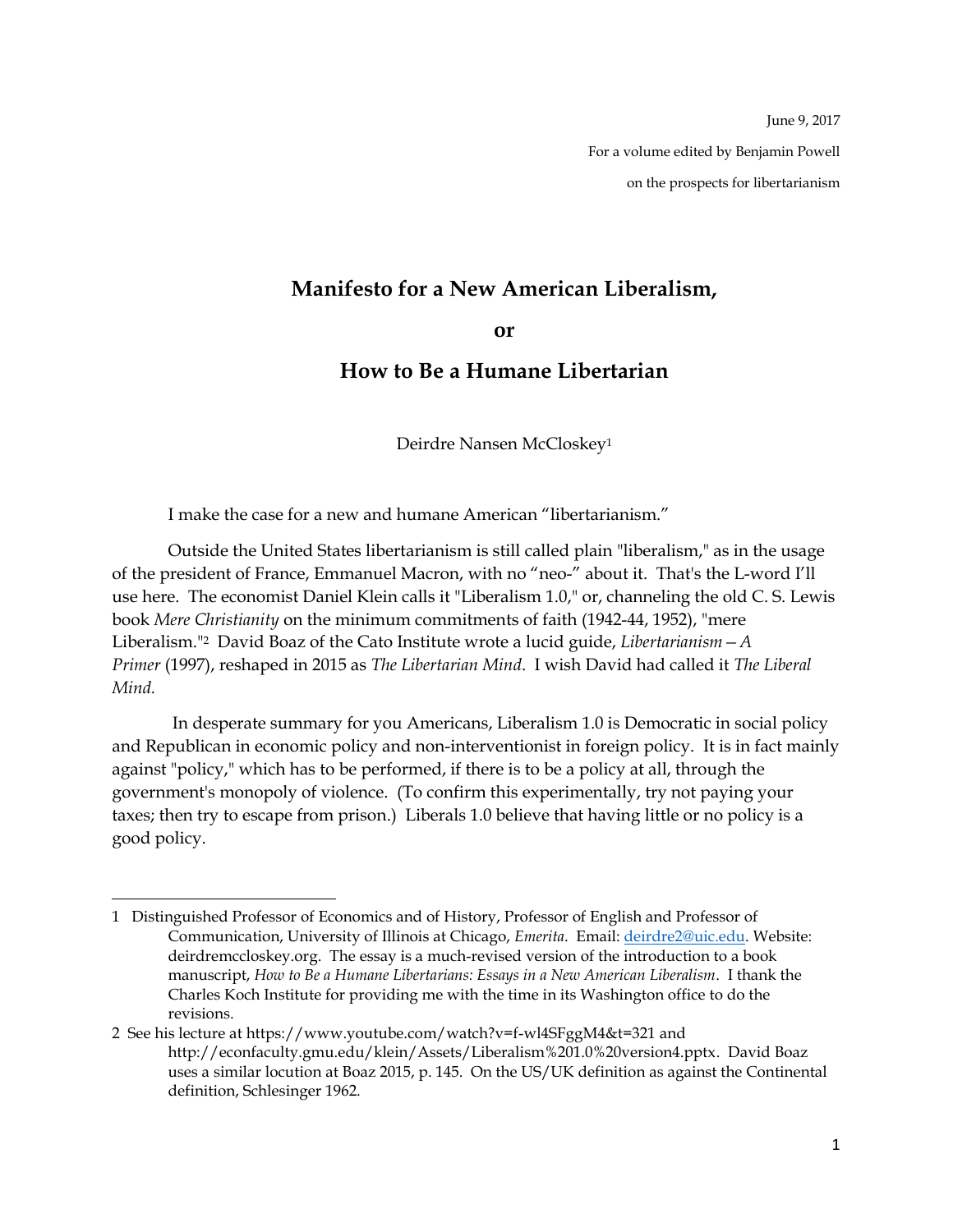That does not put the Liberals 1.0 anywhere along the conventional one-dimensional left-right line, stretching from a compelled right-conservative policy to a compelled left- "liberal" policy. The real liberals instead sit happily up on a second dimension, the non-policy apex of a triangle, so to speak, the base of which is the conventional axis of policy by violence. We Liberals 1.0 are neither conservatives nor socialists — both of whom believe, with the legal mind, as the liberal economist and political philosopher Friedrich Hayek put it in 1960, that "order [is] . . . the result of the continuous attention of authority."<sup>3</sup> Both conservatives and socialists, in other words, "lack the faith in the spontaneous forces of adjustment which makes the liberal accept changes without apprehension, even though he does not know how the necessary adaptations will be brought about."<sup>4</sup>

Liberals 1.0 don't like violence. They are friends of the voluntary market order, as against the policy-heavy feudal order or bureaucratic order or military-industrial order. They are, as Hayek declared, "the party of life, the party that favors free growth and spontaneous evolution," against the various parties of left and right which wish "to impose [by violence] upon the world a preconceived rational pattern."<sup>5</sup>

At root, then, Liberals 1.0 believe that people should not push other people around. As Boaz says at the outset of *The Libertarian Mind,* "In a sense, there have always been but two political philosophies: liberty and power."<sup>6</sup> Real, *humane* Liberals 1.0—the political philosophers Jason Brennan and John Tomasi call themselves "neoclassical liberals," and contribute to a lively website called "Bleeding Heart Libertarians"— believe that people should of course help and protect other people when we can. That is, humane liberals are very far from being against poor people. Nor are they ungenerous, or lacking in pity. Nor are they strictly pacifist, willing to surrender in the face of an invasion. But they believe that in achieving such goods as charity and security the polity should not turn carelessly to violence, at home or abroad, whether for leftish or rightish purposes, whether to help the poor or to police the world. We should depend chiefly on voluntary agreements, such as exchange-tested betterment, or treaties, or civil conversation, or the gift of grace, or a majority voting constrained by civil rights for the minority.

To use a surprising word, we liberals, whether plain 1.0 or humane, rely chiefly on a much-misunderstood "rhetoric," despised by the hard men of the seventeenth century such as Bacon and Hobbes and Spinoza, but a practice anciently fitted to a democratic society. Liberalism is deeply rhetorical, the exploration (as Aristotle said) of the available means of nonviolent persuasion. For example, it's what I'm doing for you now. *For* you, understand, not *to*  you. It's a gift, not an imposition. (You're welcome.)

Yes, I know: *some* imposition by violence is necessary. Got it. But a big, modern state depends too much on violence, by bombing foreigners, jailing people for smoking pot,

<sup>3</sup> Hayek 1960 (2011), p. 523

<sup>4</sup> Hayek 1960 (2011), p. 522

<sup>5</sup> Hayek 1960 (2011), p. 531.

<sup>6</sup> Boaz 2015, p. 1.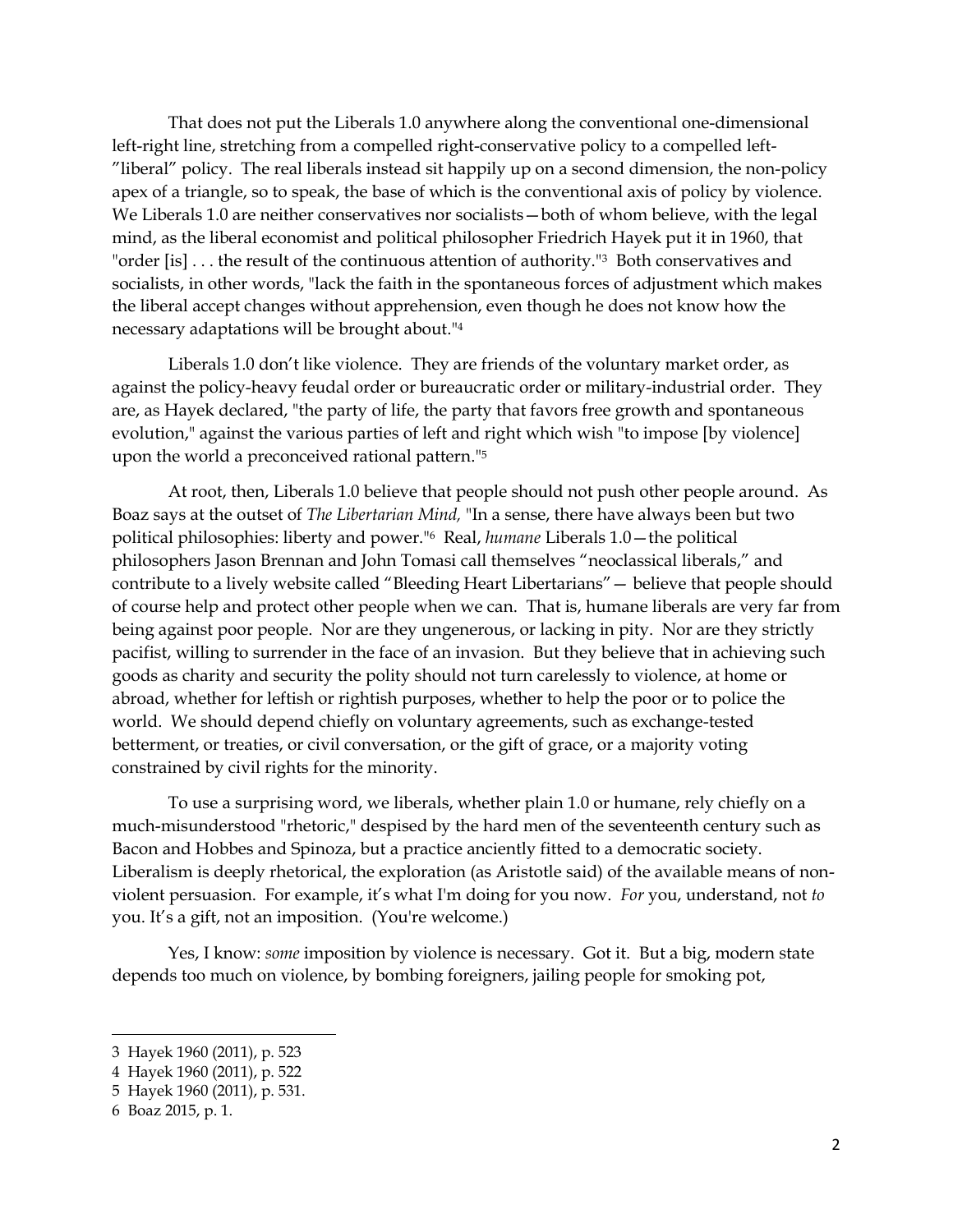protecting favored occupations, breaking into homes in the middle of the night. A little, nonmodern state depends on it, too. States, with their tempting monopolies of violence, tend to.

By contrast, the market for goods, like the markets for art and ideas, relies on persuasion, "sweet talk." "Here's \$3." "Thank you, ma'am. Here's your de-caf caramel macchiato grande." Or: "Let me make a painting by dripping colors on a big canvas and see if you like it." "Wow! A late Jackson Pollock!" Or: "Libertarianism is actually the original theory of liberalism." "Oh, I get it." No pushing around.

The Blessed Adam Smith (1723-1790) recommended in 1776 "the liberal plan of equality, liberty, and justice."7 Professor Smith's triad begins with a hoped-for equality in social standing, which he favored. Smith, contrary to the country club, was an egalitarian. A man's a man for a' that.<sup>8</sup> The second item hoped for—equal *liberty*—is the economic right you should have, equal to anyone else's, to open a grocery store or enter an occupation when you want. Especially occupations: Smith was outraged by the restrictions on the right of a working man to use his powers, such as the fine-enforced rule in Oregon that you cannot publish remarks about engineering matters, such as the timing of traffic lights, without being a duly licensed engineer in the state, even if you are in fact trained as an engineer. The third item hoped for, justice, is another equality, your equal standing with any other individual before the executive powers of the state, and before the courts of the state when used by other people against you. What philosophers call "commutative" justice—a justice in the procedures for getting income as against justice in how income after it is gotten will be "distributed," as it were—is summarized in the modern idiom by Klein and Boaz as the just procedure of "not messing [without consent] with other people's stuff." We should all be so constrained, equally in justice.

The theme in liberalism, you see, is equality, derived from the equal natural rights of each.<sup>9</sup> Though a commonplace now, the liberal idea that each person should have equal rights was in the eighteenth century highly original, and was to many people shocking. In earlier centuries of agriculture and its accompanying hierarchy a liberal equality was held in fact to be quite absurd. And dangerous. In 1381 the Lollard priest John Ball was drawn and quartered for asking "When Adam delved and Eve span / Who then was the gentleman?" In 1685 an English Leveler condemned to the scaffold under James II, Richard Rumbold, declared—to the amusement of the crowd standing by to mock him—"I am sure there was no man born marked of God above another, for none comes into the world with a saddle on his back, neither any booted and spurred to ride him." In 1685 such an egalitarian ideal was deemed to be madness.

In northwestern Europe a century or so later the idea that no man was marked of God above another was becoming a commonplace, at any rate among Old Whigs and radicals. Smith and his avant-garde allies of the eighteenth century from John Locke and Voltaire to

 $\overline{\phantom{a}}$ 

<sup>7</sup> Smith 1776, V.9.3.

<sup>8</sup> The phrase is of course from Burns in the 1790s, but Smith showed in all his writings that he was just such an egalitarian. Levy and Peart 2008 call his premise, carried forward in Liberalism 1.0, "analytic egalitarianism," and offer many examples.

<sup>9</sup> It seems to me a fault in the book by Hayek I have quoted that he depends on instrumental reasons for liberty (such as economic productivity; for example, on pp. 84-85) rather than the natural and equal right we should all have to liberty, regardless of payoff.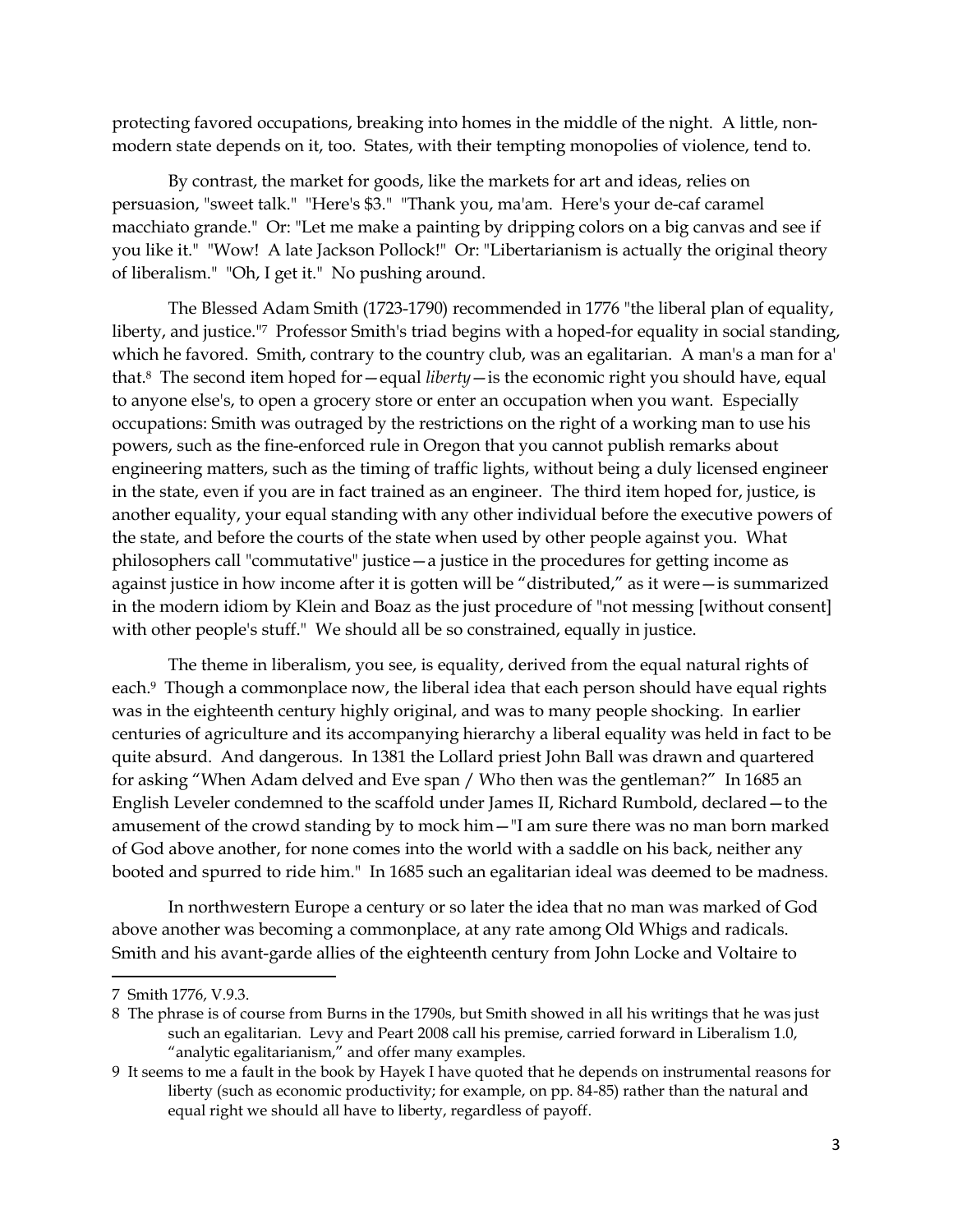Thomas Paine and Mary Wollstonecraft were recommending a voluntaristic egalitarianism. Liberals. They were persuaders, not enforcers. They recommended sweet talk, not guns. (Well, perhaps a *few* guns, at the Boyne and Saratoga and Valmy, in aid of equal liberty for free male citizens espousing the correct religious rhetoric.) Mainly, when they heard the word "guns" they reached for their rhetoric. Smith's first paid job was teaching rhetoric to Scottish boys, and he retained his conviction that "everyone is practicing oratory on others through the whole of his life."<sup>10</sup> A liberal society practices oratory, not physical compulsion. Women and apprentices and servants and sailors in the eighteenth century were routinely beaten. Then not.

In its fitful development after 1776 such a "liberalism," from a *liberalitas* long understood by the slave-holding ancients as "the leading characteristic of a non-slavish person," came to mean the theory of a society consisting *entirely* of free people. No slaves at all. No pushing around. Humane. Sweet talking. Persuasive. Rhetorical. Voluntary. Minimally violent. Tolerant. No racism. No imperialism. No unnecessary taxes. No dominance of women by men. No messing with other people's stuff. It recommended a maximum liberty to pursue your own project, if your project does not employ physical violence to interfere with other people's projects.

The management theorist of the 1920s, Mary Parker Follett, defined democracy not merely as majority voting (and perhaps after the election a bit of violent messing with the stuff belonging to the minority). but as the program of discovering, in her coinage, "win-win." It is the best version of being an American, or being a liberal and pluralistic human. In 1935 the African-American poet Langston Hughes got it right: "O, let America be America again — / The land that never has been yet / —And yet must be —the land where *every* man is free."

Such a humane liberalism has for two centuries worked on the whole astonishingly well. For one thing it produced increasingly free people, which (we moderns think) is a great good in itself. Slaves, women, colonial people, gays, handicapped, and above all the poor, from which almost all of us come, have been increasingly allowed since 1776 to pursue their own projects consistent with not using physical violence to interfere with other people's projects. As someone put it: In the eighteenth century kings had rights and women had none. Now it's the other way around.

And—quite surprisingly—the new liberalism, by inspiriting for the first time in history a great mass of ordinary people, produced a massive explosion of betterments. Steam, rail, universities, steel, sewers, plate glass, forward markets, universal literacy, running water, reinforced concrete, automobiles, airplanes, washing machines, antibiotics, the pill, containerization, free trade, computers, the cloud. It yielded in the end an increase in real income per head by a factor of *thirty*, and a startling rise in the associated ability to seek the transcendent in Art or Science or God or Baseball. 11

I said 30. It was a stunning Great Enrichment, material and cultural, well after the classic Industrial Revolution.

<sup>10</sup> Smith 1762-66, (A) 6.56, p. 352.

<sup>11</sup> For the factual evidence for these remarks, and for much else, consult McCloskey 2006, 2010, 2016.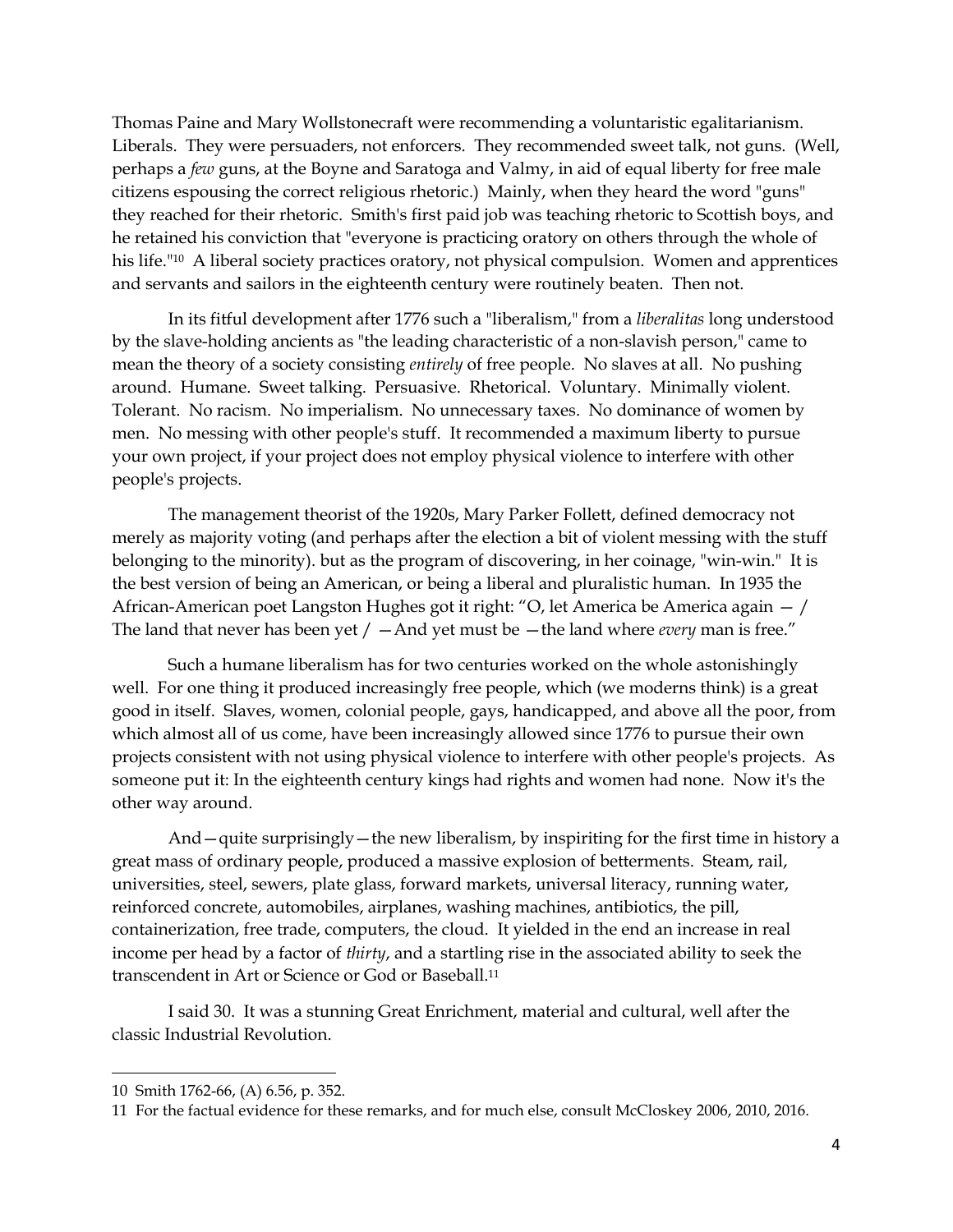The Enrichment was, I say again in case you missed it, t*hree thousand* percent per person, near enough, utterly unprecedented. The goods and services available to even the poorest rose by that astounding figure, in a world in which mere doublings, increases of merely 100 percent, had been rare and temporary, as in the glory of fifth-century Greece or the vigor of the Song Dynasty. In every earlier case, the little industrial revolutions had reverted eventually to a real income per head in today's prices of about \$3 a day, which was the human condition since the caves. Consider trying to live on \$3 a day, as many people worldwide still do (though during the past forty years their number has fallen like a stone). After 1800 there was no reversion. On the contrary, in every one of the forty or so recessions since 1800 the real income per head after a recession exceeded what it had been at the previous peak. Up, up, up. Even including the \$3 a-day people in Chad and Zimbabwe, world real income per head has increased during the past two centuries by a factor of ten, and by a factor of thirty as I said, in the countries that were lucky, and liberally wise. Hong Kong. South Korea. Botswana. The material and cultural enrichment bids fair to spread now to the world.

And the enrichment has been equalizing. Nowadays in places like Japan and the United States the poorest make more, corrected for inflation, than did the top quarter or so two centuries ago. Jane Austen lived more modestly in material terms than the average resident of East Los Angeles. Equality of real comfort for the poor in adequate food, housing, clothing, education, health, and most other goods and services has steadily increased since 1800 peak to peak. In countries fully experiencing the enrichment the average (and with it the median and the comfort of the poorest) has increased from that \$3 a day in 1800 to over \$100 a day now. The poorest have been the greatest beneficiaries. As the Austrian-American economist Joseph Schumpeter (1883-1950) put it in 1942,

> Queen Elizabeth owned silk stockings. The capitalist achievement does not typically consist in providing more silk stockings for queens but in bringing them within the reach of factory girls in return for steadily decreasing amounts of effort. [...] [T]he capitalist process, not by coincidence but by virtue of its mechanism, progressively raises the standard of life of the masses.

#### Schumpeter 1942, pp. 67-8

By 2018 the standard of life for the American masses was four times larger than in the early 1940s, when average American real income was about what it is now in Brazil. Washing machines. Antibiotics. Autos. A bedroom for every child. An education for most.

Recently in China and India an economic liberalism has succeeded in enriching the places in spectacular fashion. They are still poor, but wait. In the next century—and sooner if conservatives and socialists will abandon their schemes for pushing people around—everyone on the planet will be U.S.-rich. The museums and concert halls will be filled, the universities will boom, a full life will be open to the poorest.

§

Yet alas during the late 1800s even in the Anglosphere a clerisy of artists and journalists and professors commenced rebelling against this splendidly productive liberalism. The Great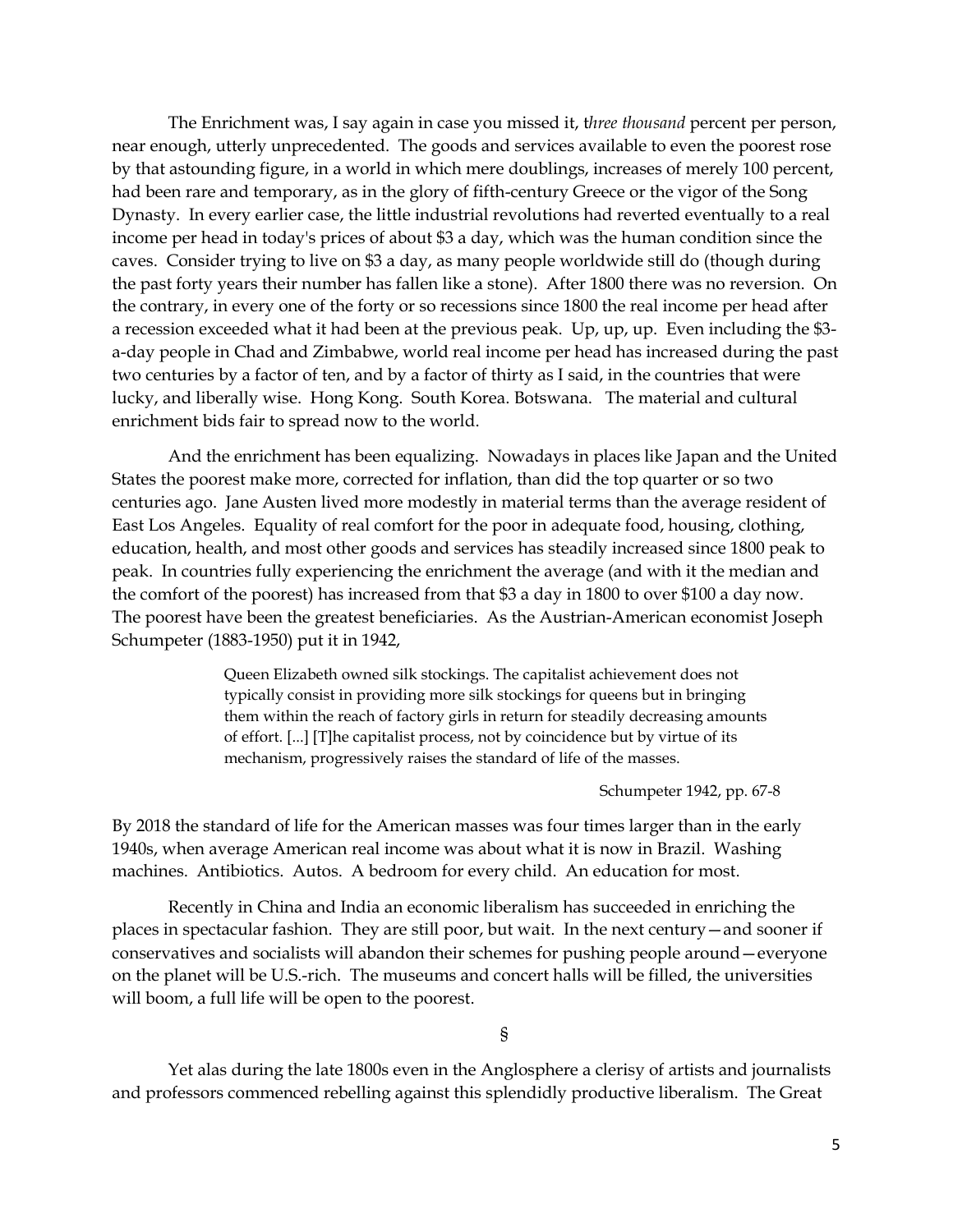Enrichment didn't come fast enough, they declared. It was a project of our vulgar fathers. It was not governed by our preconceived rational patterns. By the time in the 1940s that Schumpeter wrote *Capitalism, Socialism, and Democracy* most of the clerisy expected comprehensive socialism in the future. Even Schumpeter did. And most of the clerisy had long welcomed the prospect. As early as 1919 the American journalist Lincoln Steffens, returning from the young and turbulent Soviet Union, declared, "I have seen the future, and it works."

By 1910 at the latest the New Liberals in Britain and the new Progressives in America had, for what they assured us were the best of motives, redefined the L-word to mean its opposite, a slow socialism. Slow socialism was supposed to raise up the working man, right now, by compulsion—yet without, to be sure, the sort of violence urged by the harder-left socialists in more of a hurry.

The liberal philosopher Jason Brennan among other observers adopts the terminology for the resulting version of slow socialism in the United States as "High Liberalism."<sup>12</sup> In High Liberalism the equal right I have to make voluntary arrangements with you was extended to a novel right of mine to seize with violence your goods in order to give me a set of "positive" liberties. I am to have a liberty from want, for example, regardless of my supply of goods to you. "Every man a king", said Huey Long in 1934, and his way of achieving it was that of both Bad King John or his enemy Robin Hood, characteristic of the feudal and the socialist order: "it is necessary to scale down the big fortunes," said Huey, "that we may scatter the wealth to be shared by all of the people."13 Scale down by violence one person to give to another, and all will be well. Zero sum.

And I am to have a liberty to regulate through the government's monopoly of violence your trade in ways beneficial to me, and a liberty to prevent your entry into my trade, forcibly backed by police, and a liberty to wage a war to end all wars financed by your goods appropriated for the purpose. In short, the New or High or Progressive "Liberal," however one names her, advocated a régime of pushing people around. As implemented in the twentieth century her régime had little of voluntary agreement about it, and a great deal of violent illiberal rhetoric, and a zero-sum economics, and not much of a search for win-win.

Our friends on the left would do well to reflect on the authoritarian cast of American Progressivism c. 1910 and High Liberalism c. 1960 and so-called Liberalism c. 2018.<sup>14</sup> Then our friends on the right should reflect on the authoritarian cast of conservatism. The very word "liberty" in the rhetoric of both left and right reverted to its medieval and violent meaning, in the plural, "liberties"—"a liberty," such as "the liberty of the City of London," being a special and distinct privilege to this or that person or group, violently enforced against any who would claim it without the gracious permission of the government. It is government-enforced protection for tire companies in Ohio or relaxed policing of drugs in white suburbs. It

<sup>12</sup> Brennan 2004.

<sup>13</sup> http://www.americanrhetoric.com/speeches/hueyplongking.htm

<sup>14</sup> When I use, as I will, the locution "our friends on the left" (or right) I am speaking sincerely. I have many good friends on the left (and the right), whom I love . . . but whom I believe are mistaken.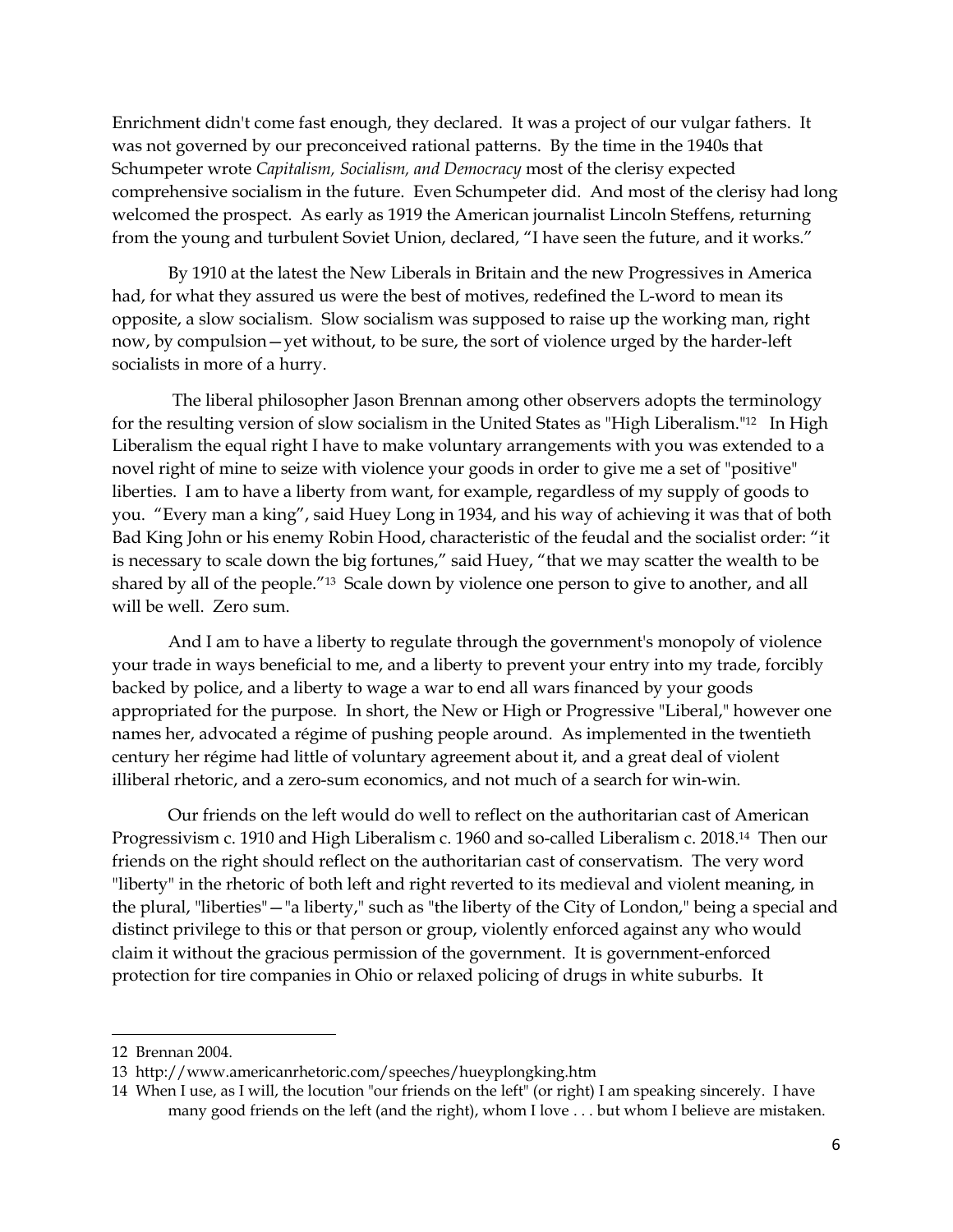contradicts the liberal principle articulated by Thomas Paine, "Give to every other human being every right that you claim for yourself—that is my doctrine."

Slow socialism recommended, and eventually achieved, an astonishingly high share of national income spent by the government out of coerced taxes, a higher and higher share taxed out of personal income—higher than in any historical instance but the most appalling tyrannies. It achieved medieval standards of regulations of one's stuff by experts imposed on more and more people, more governmental intervention in the wage bargain, more eugenic sterilization of undesirables, more economic protection offered to this or that group, more police-enforced licensing of occupations, more inspection of the residents, more armies and empires and aggressive alliances, more nationalizations of the means of production. It resulted in the stagnant growth of the 1970s in the United Kingdom and the arrogant policing of the world since 1945 by the United States. The slow socialist motto is, "I'm from the government, and I'm here to help you, by messing with your stuff." Or, "Don't tax him, / Don't tax me: / Tax that man / Behind the tree."

Such, then, is "liberalism" as defined in these latter days in parts of the Anglosphere. Boaz quotes Schumpeter's witticism about the theft of the word "liberal": "As a supreme, if unintended, compliment, the enemies of private enterprise have thought it wise to appropriate its label."<sup>15</sup> The appropriation was not "mere" rhetoric. It vividly illustrates the non-mere-ness of how we talk to each other. The historian Kevin Schultz has written a dual biography of that odd couple, William Buckley the conservative (1925-2008) and Norman Mailer the radical (1923- 2007), *Buckley and Mailer: The Difficult Friendship That Shaped the Sixties* (2013). Schultz documents how both men were in revolt against the High Liberalism of the 1950s and 1960s. In policy, High Liberalism won, and crowded out the adult projects of a free people, such as families as ethical schools or the self-provision for old age or a trade-union insurance against unemployment or a prudent wariness about foreign entanglements.

The quarrel between High Liberals and the conservatives they scorned as their enemies crowded out, too, fact-based discussion of liberty and government, discussions such were sought by both Mailer and Buckley, each in his flamboyant way. The left-right quarrel yielded at length the fact-free dogmatisms of left and right we hear nowadays, even among otherwise adult and benevolent folk. One hears: "If there is *any* spillover, then the government of the United States should step in with police powers to stop it." Or: "If there are *any* bad people in the world, then the government of the United States should bomb them." When someone asked Michael Bloomberg, the brilliant businessman and three-time mayor of New York City, what he thought about legalizing marijuana, he brought out the fact-free line that marijuana is a "gateway drug." When someone challenged Lindsey Graham, the brilliant senior senator from South Carolina, about America's over-reach abroad, he brought out the fact-free line that "if we don't fight them in Syria, we'll have to fight them in Charleston."

The slow-socialist, New-High-Progressive "liberals" of the late nineteenth and early twentieth century such as Lloyd George and Woodrow Wilson, and then also their supposed

<sup>15</sup> Boaz 2015, p. 34.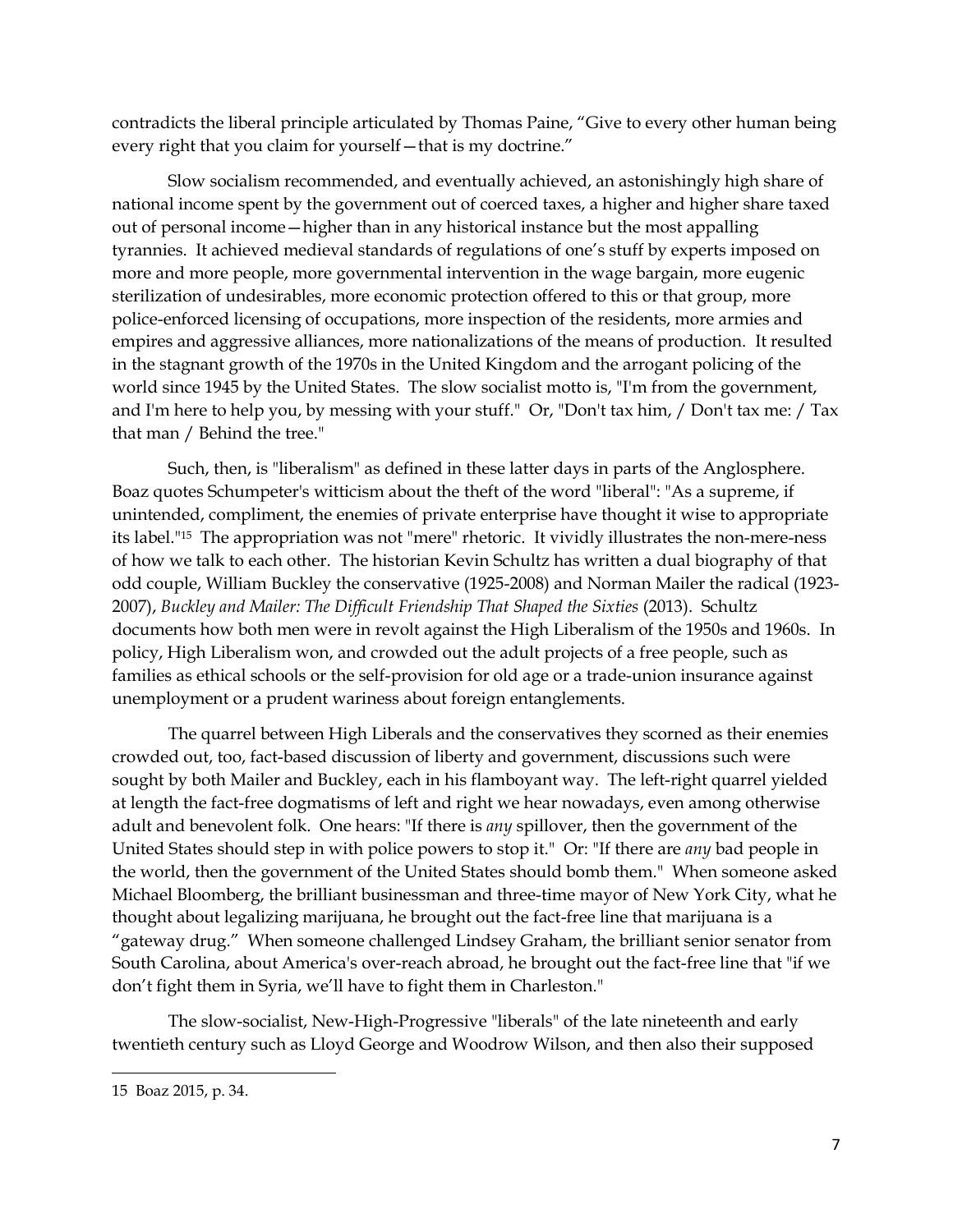enemies the Burkean Conservatives such as Buckley and Graham, seized what they imagined to be the ethical high ground. It turned out to entail coercion by governmental violence. The New Liberals and Progressives have been declaring since around 1900, joining in this the Conservatives since Thomas Carlyle, who had long made a similar declaration, that "Our motives for extending the scope of governmental violence are pure and paternalistic. Our policy of physical coercion is designed to help the pathetic, childlike poor and women and minorities, so incapable of taking care of themselves. To leave their business to themselves and to their peaceful markets would be highly dangerous, unlike our proposals for coercion at home and wars abroad. You Humane Liberals criticize our splendid policies. You must hate the poor and women and minorities, and love only the rich. And you do not sufficiently love our king and country, the Land of Hope and Glory, the Land of the Free. For shame! Why should we listen to bad people like you?" Thus Senator Elizabeth Warren, bless her, or Senator John McCain, bless him.

Yet as the great (American-definition) liberal Lionel Trilling wrote in 1950, the danger is that "we who are liberal and progressive [or indeed Burkean and conservative] know that the poor are our equals in every sense except that of being equal to us."<sup>16</sup> The "us" are the natural governors, graduates of Columbia University, New York, or of Trinity College, Dublin, or of Sciences Po, Paris. In 2016 such arrogance among the elite was detected and punished by the Trump voters, and worldwide by populists from Britain to the Philippines. The poor and the rest are supposed by the high-liberals and the conservatives to be incompetent to manage their own affairs. Therefore we of the clerisy—a regiment of which Boaz calls "court intellectuals" gathered in the District of Columbia, with a lively regiment of Eurocrats, too, stationed in Brussels—are supposed to manage the poor and the mere citizens remotely, so much better than the poor or the mere citizens can manage from their homes, from the royal courts of Washington or Brussels, or from Springfield or City Hall,

Beyond the surface implausibility of the supposition, its paternalism has dangers. Elsewhere Trilling wrote that "we must be aware of the dangers that lie in our most generous wishes," because "when once we have made our fellow men the object of our enlightened interest [we] go on to make them the objects of our pity, then of our wisdom, ultimately of our coercion."7 Every nurse or mother knows the dangers. And when she loves the beloved for the beloved's own sake, she resists them.

The progressives and the conservatives kindly left the word "libertarianism," a coinage becoming common in the 1950s, for the mere Liberals 1.0, loyal against a collectivist age to Smith and John Stuart Mill, Tocqueville and Bastiat, Lord Acton and Macaulay. The mere liberals of the last century were people like Hayek (1899-1892) and Milton Friedman (1912-2006) all their adult lives, the philosopher Robert Nozick (1938-2002) in his early middle age, and Deirdre McCloskey (1942- ) in her maturity. Deirdre's father was an eminent political scientist (1915-1969), a New-Deal Democrat drifting rightward, and she vividly remembers him around

<sup>16</sup> The late James Seaton (1996, p. 35) alerted me to Trilling's worry. The references are to Trilling's essay on Henry James, "Princess Casamassima," and "Manners, Morals, and the Novel," both reprinted by Trilling in 1950.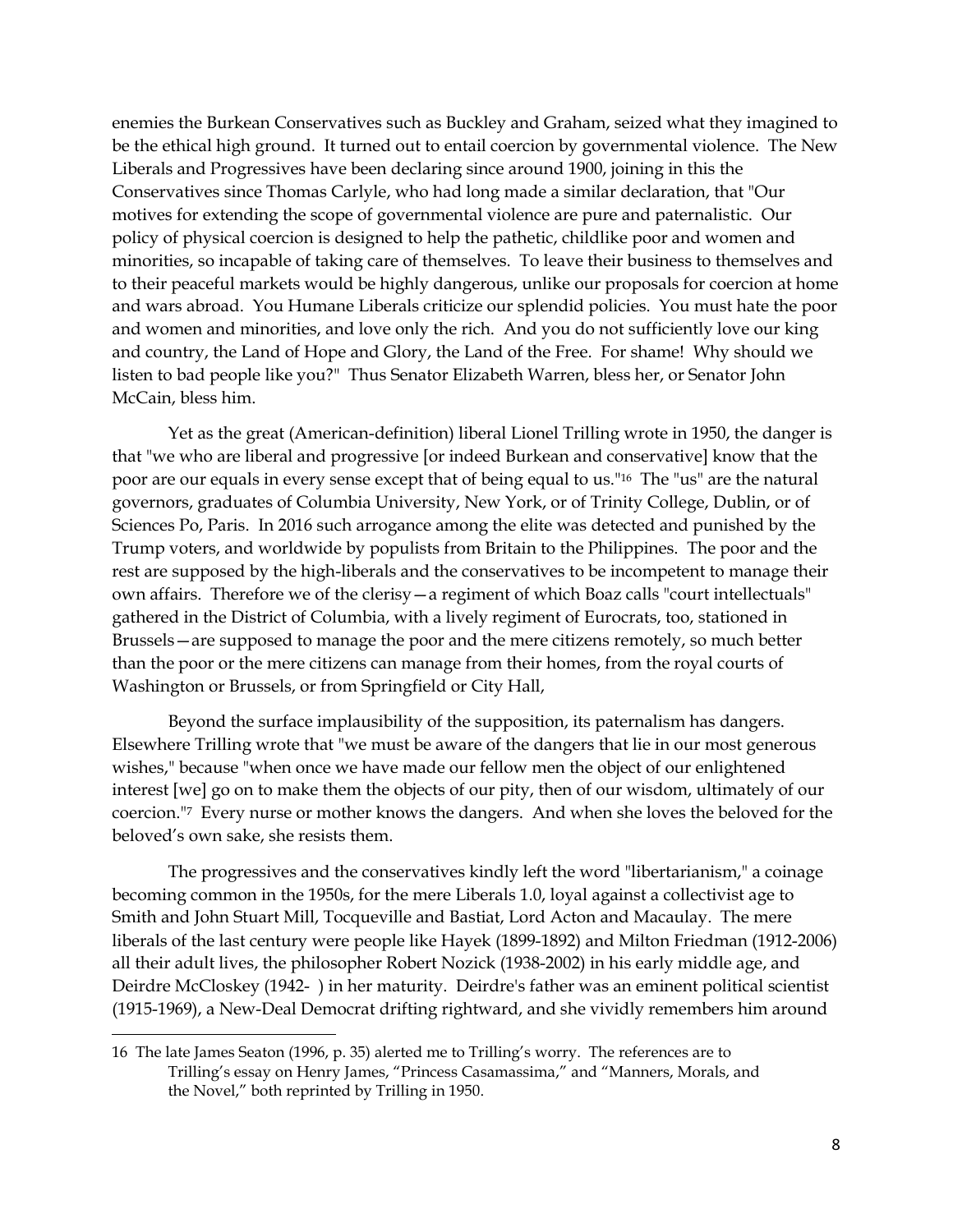1960 using "libertarian" as a term of contempt. For a long time it kept her from taking humane liberalism seriously.

**§**

I was in fact age 16 or 17 a Joan-Baez socialist, singing the labor songs. I dreamt I saw Joe Hill. Then in college in the early 1960s, the better to help the poor and disadvantaged which remains my sole political object, as it is for all of us humane liberals (though we want to *actually* help, rather than resting at signaling how superior in pity we conceive ourselves to be)—I majored in economics and became a standard-issue Keynesian. I was making my fellows the object of my pity, then of my newly acquired wisdom, ultimately of my coercion.

One of us three college roommates, a brilliant electrical engineer, used to read the liberal Ludwig von Mises' *Human Action* (1949) in breaks from solving second order differential equations. I remember David leaning perilously back in his arm chair, his feet up on the desk, smoking Galoises cigarettes, Castro's speeches from Cuba via shortwave set at low volume to serve as a droning background, with the old tan-bound Yale-Press edition of Mises perched on his knees. The other roommate and I, both leftish Democrats, both studying economics à la Harvard College out of Paul Samuelson's elementary textbook in those happy days, scorned the engineer's non-orthodox, voluntaristic, and "conservative" economics. We favored instead a pity-driven coercion in the style of Keynes and Samuelson and Stiglitz. Yet in reading Mises during work breaks, David doubtless learned more of the economics of a free society than the two of us did in attending hundreds of hours of Keynesian and slow-socialist classes.

A couple of years later, beginning in graduate school still at Harvard, I intended to join the other proudly elite economists down in Washington as a *social* engineer, "fine tuning" the economy. At the time only a handful of graduate programs, such as those at UCLA, the University of Virginia, and above all the University of Chicago, doubted the Ivy-League and slow-socialist theory of expertise. Yet a year or two into my graduate studies it began to dawn on me what was the core of economics actually said—see *Human Action* and its Liberalism 1.0. The core denied the premise of social engineering, left and right, that the social engineer (as again the Blessed Smith put it) "can arrange the different members of a great society with as much ease as the hand arranges the different pieces upon a chess-board."<sup>17</sup> And about then the most prominent piece of social engineering on display, the American invasion of Vietnam, didn't seem to be working out quite as planned. By the time in 1968 I got my first academic job, at that same University of Chicago, a version of humane liberalism, as against coercive social engineering, was beginning to make sense to me.

Chicago was then notorious in the Ivy League for being "conservative." (We of the left did not distinguish conservatives, who admire old evolutions but fear new ones, from liberals, who welcome also future evolutions, if achieved by liberty and not by coercion.<sup>18</sup> Back as a senior at college, in the fall of 1963, still a vaguely Keynesian leftie, I had not so much as considered applying to Chicago's large and distinguished graduate program. Why listen to

<sup>17</sup> Smith 1759 (1790), Part VI, Section II, Chapter II, pp. 233-4, para 17.

<sup>18</sup> Hayek 1960(2011), p. 322.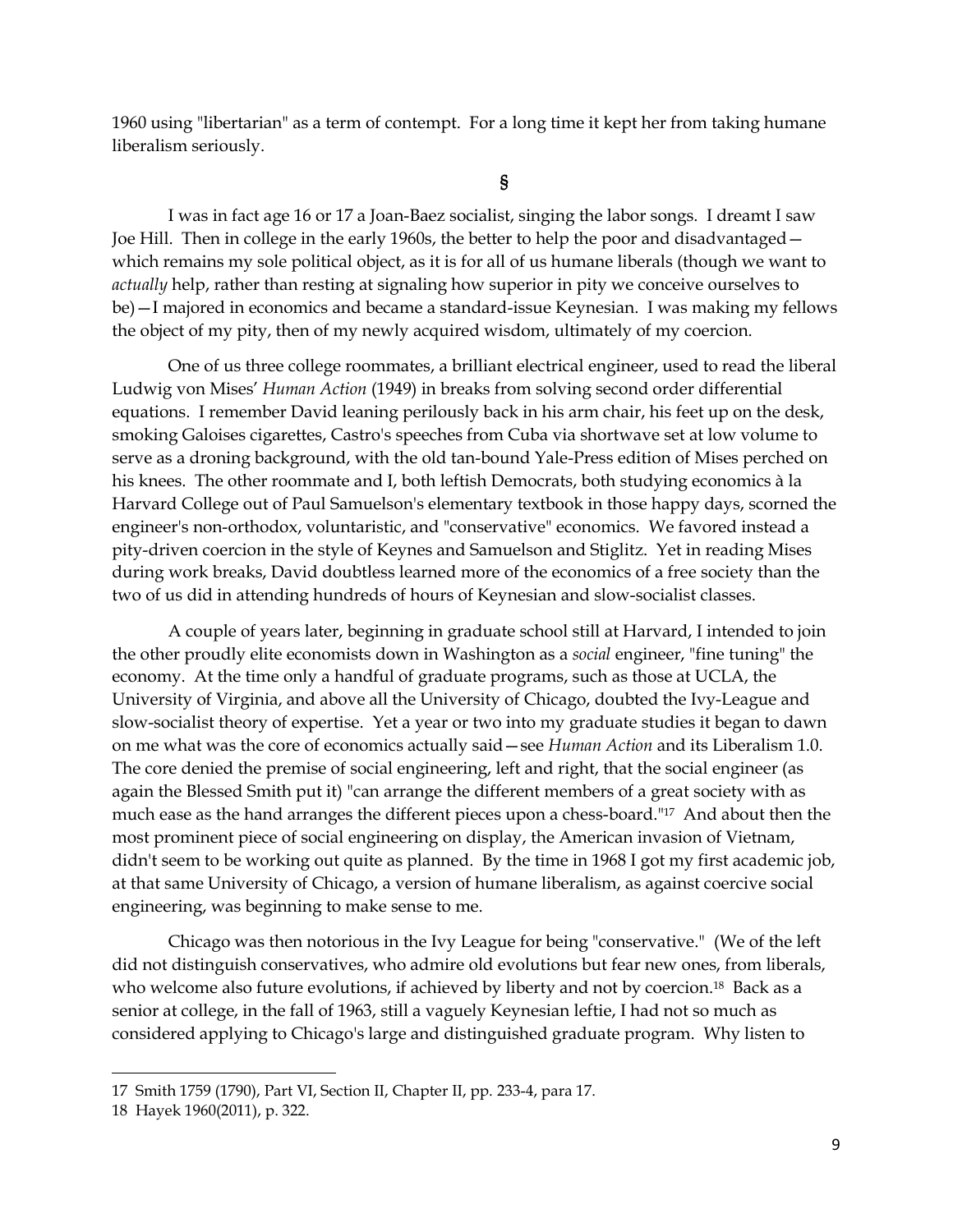such bad people? My undergraduate essays in economics were denunciations of the Chicago School for its lack of pity, and for its idiotic misunderstanding of the theory of monopolistic competition devised by my teacher Edward Chamberlain. Yet a dozen years after spurning the Chicago School, I became its director of graduate studies. A textbook on Chicago-style microeconomics I subsequently wrote contains a showing that monopolistic competition is selfcontradictory.<sup>9</sup> As the Dutch say, *Van het concert des lebens krijgt niemand een program*: In the concert of life no one gets a program. You're telling me.

By the late 1960s, then, I had become a Chicago-School economist, and in the uses of supply and demand I remain one. As a rough guide to the flourishing of ordinary people in market economies such as those of Sweden or Japan or the United States, the supply-anddemand argument has never been overturned scientifically, despite what you may have heard from Paul Krugman or Robert Reich.<sup>19</sup> My earliest big paper in economic history, entitled "Did Victorian Britain Fail?" (1970), was an early "supply-side" rejection of using the Keynesian demand-side economics for the long run. Krugman might want to have a look at it. Another paper a few years later, "New Perspectives on the Old Poor Law" (1973), distinguished the effects of intervening in the wage bargain from the effects of giving a tax-supported cash subsidy to the poor to bring them up to a respectable standard. Reich might want to have a look at it. The cash subsidy as against intervention in the wage bargain is what the left and right in economics have been calling since the 1950s the "negative income tax," or nowadays the "earned income tax credit," such as the \$9 a month the Indian government proposed in 2016 in order to replace its hundreds of corrupt and cumbersome subsidies to this activity or that. It is Liberalism 1.0, made "Christian" (or Hindu or "bleeding heart") by a preferential option for the poor.

§

The essence of real, humane liberalism, in short, is a small government, honest and effective in its modest realm. Otherwise, leave people alone to pursue their non-violent projects voluntarily, *laissez faire*, *laissez passer*. But do not ignore other people, or disdain them, or refuse to help them, issuing a country-club declaration of "I've got mine." Humane liberalism is not atomistic and selfish, contrary to what the High Liberals believe about it—and as some misled libertarians in fact talk in their boyish ways as if they believed about it, too. It is on the contrary an economy and polity and society of equal dignity.

The routine arguments against such a humane liberalism are, as I gradually came to realize after the 1960s, mostly feeble. For example, it's not true, as slow socialists argue, that the taxation and spending and regulation by big governments are innocent because, after all, they are voted on by "us" and anyway "give back services." The humane liberal will inquire mildly of the High Liberal: did you vote for the 81,640 pages of new regulations promulgated by the Federal government during 2016? Did your representatives in Congress or the White House know what was in them? Did you or they properly understand the economic consequences, as against what the lawyers claimed the regulations were "designed" to do? And do you actually want the fixed-price menu of national parks and state licensing requirements and local schools

<sup>19</sup> McCloskey 2017.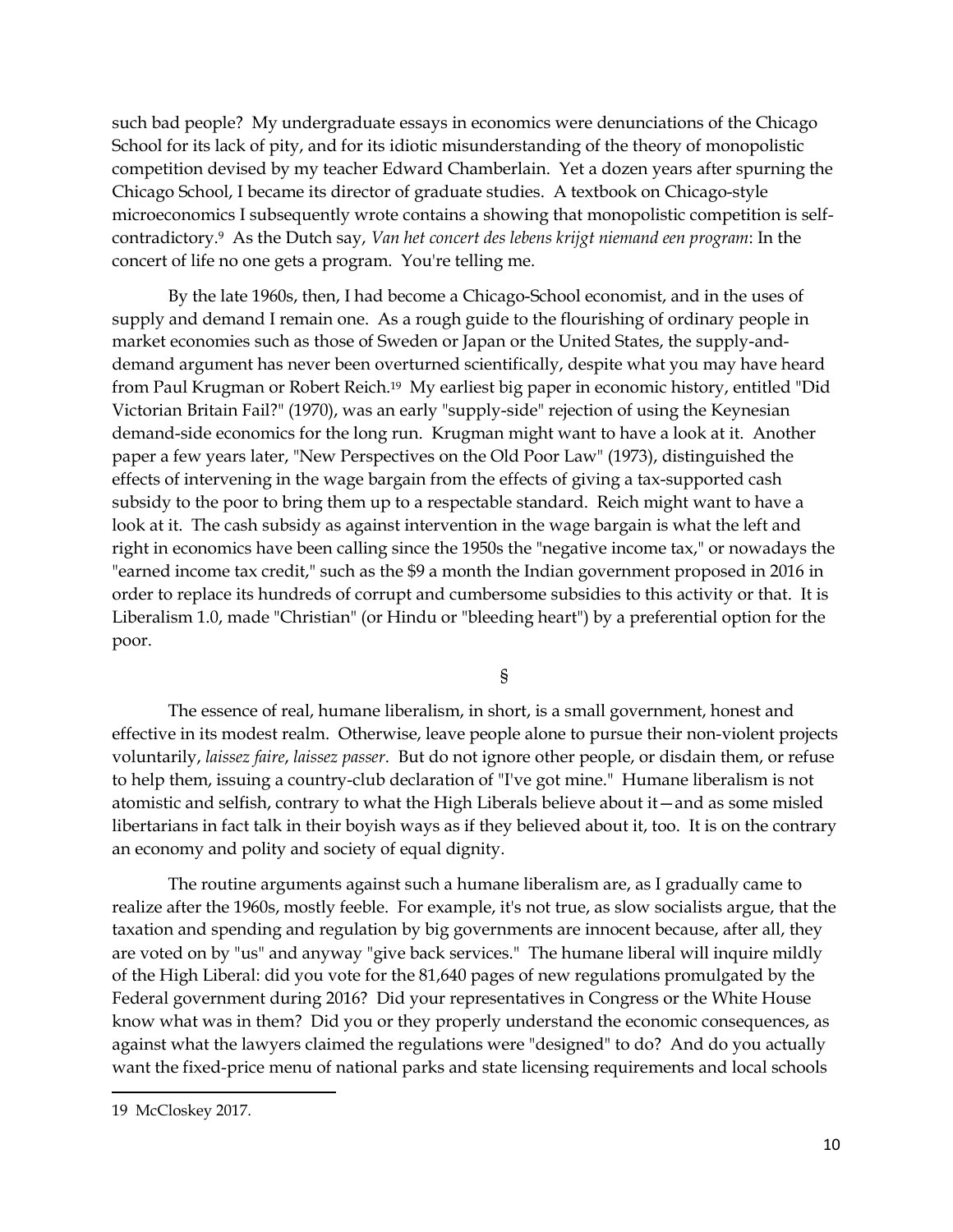that government now provides, or would you rather order à la carte, at a lower price and better quality?

Another feeble objection to laissez faire, even in some true-liberal theory after Locke, is the notion that the government is composed of highly ethical philosopher-monarchs, who can be trusted therefore to run a government kindly, giving us stuff out of taxes (on our stuff), a government that now spends and redistributes 30 percent and more of what we mere citizens make, and regulates much of the rest. In France the governmental share is higher, 55 percent, not 30 (Henry Kissinger joked that France was the only successful communist country).

When the Commissioner of the U.S. Food and Drug Administration, Margaret A. Hamburg, retired in 2015 she was said on National Public Radio to have had regulated fully a fifth of the American economy. The statistic is startling, but correct. Food. Drugs. Was Hamburg a wonder woman—a wholly ethical and wholly wise philosopher queen? It's unlikely, though I am sure she is very nice. Therefore the cancer treatment that works in Berlin, Germany is inaccessible to you in Boston, Massachusetts, awaiting a certified finding from the FDA, after many years of delay during which you will die in agony, about the drug's "efficacy," tested in unethical but "gold standard" double-blind experiments guided by meaningless tests of statistical significance, and going far beyond the original brief of the FDA to test merely for safety, not for an elusive efficacy.<sup>20</sup>

A premise that government is in fact in the hands of philosopher kings and queens seems on its face naïve, which is what the economist the late James Buchanan's notion of "public-choice" avers. The naïveté is well illustrated by the perils of the U.S. Constitution, from the Alien and Sedition Acts of 1798 down to Donald Trump. The kings and queens and tsars and commissioners are regularly corrupted by governmental power, the tempting ability to compel by violence. Try using in Massachusetts that cancer therapy from Germany without the FDA's approval, and see what happens to you. And anyway the royal governor, whoever she is, does not have to be careful with other people's money, or with other people's lives. She waxes proud in her "program" to spend money and regulate lives, and proud, too, in her power to enforce her decisions concerning one third of the U.S. economy. Power, you might say, tends to corrupt.

As Paine wrote in the liberal birth year of 1776, "government even in its best state is but a necessary evil, in its worst state an intolerable one." Better keep the power to compel modest. By 1849, at the first maturation of liberalism 1.0, Thoreau could declare, "I heartily accept the motto, 'That government is best which governs least'; and I should like to see it acted upon more rapidly and systematically." In that same year in far Torino the liberal economist of Italy, Francesco Ferrara, wrote that "taxation is the great source of everything a corrupt government can devise to the detriment of the people. Taxation supports the spy, encourages the faction, dictates the content of newspapers."<sup>121</sup> As the humane liberal Donald Boudreaux wrote

<sup>20</sup> On the FDA see Bhidé 2017, p. 28. On the meaninglessness of tests of statistical significance see Ziliak and McCloskey (2008), and the report of the American Statistical Association 2016.

<sup>21</sup> Ferrara 1849 in Mingardi 2017, p. 29.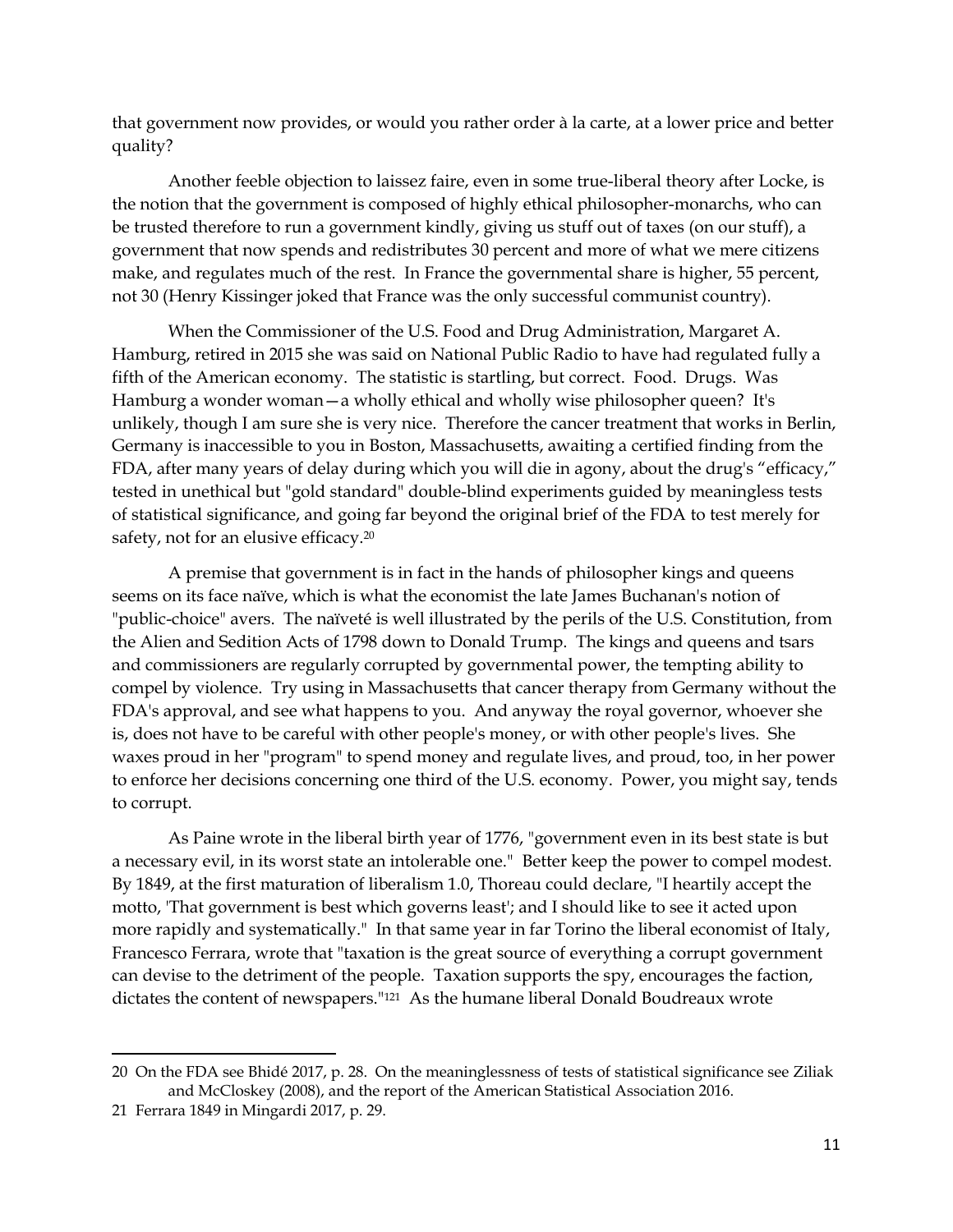recently, "The only sure means of keeping money out of politics is to keep politics out of money."<sup>22</sup> The bumper sticker on my little Smart car reads, "Separation of Economy and State."

Even at this late hour, reducing the size and power of government, and letting free people have a go, is practical—achievable by parts whether or not a Painean or Thoreauesque or Ferrarite ideal is finally achieved. It's not true, to note another feeble argument against *laissez faire,* that the more complicated an economy is, the more regulatory attention it needs from the governors. No, quite the contrary. A complicated economy far exceeds the ability of any collection of human intellects to govern in detail. A person's own life or her little household or maybe even her big company might be so governed—though any adult knows that even small societies are hard to plan in detail, offering endless surprises. You get no program. But governing sensibly the trillions of shifting plans daily by the 324 million individuals in the American economy, much less nation-building abroad, is impossible—because, as Smith again put it, "in the great chess-board of human society, every single piece has a principle of motion of its own."<sup>23</sup> The principles of motion are idiosyncratic, because people are motivated in varying proportions by prudence and temperance and courage and justice and faith and hope and love. By way of such virtues, and less happily their corresponding vices, you and I pursue our endlessly varied projects. Such a liberal plan is appropriate to a society in which people are taken as free and equal—equal even to the Columbia/Trinity College/Sciences-Po graduates of the clerisy.

What to do, then, in leashing the power to coerce? The practical proposals are legion, because illiberal policies are by now legion, as they also were during the feudalism that the early liberals overturned. Cut the multiple levels of corrupt government in Illinois. Kill off, as the much-maligned Liberal 1.0 and billionaire Charles Koch wishes, the vast programs of corporate welfare, federal and state and local. Close the agricultural programs, which allow rich farmers to farm the government instead of the land. Sell off "public" assets such as roads and bridges and street parking, which in an age of electronic transponders can be better priced by private enterprise. Close the American empire. Welcome immigrants. Abandon the War on Drugs. Give up eminent domain and civil forfeiture and military tanks for police departments. Implement the notion of Catholic social teaching of "subsidiarity," placing modest responsibilities such as trash collection or fire protection down at the lowest level of government that can handle them properly. Then outsource the trash collection and the fire protection. To finance K-12 education—socially desirable but sometimes out of reach of the poor—give families vouchers to cash in at private schools, such as Sweden has done since the 1990s and as Orleans parish has done for poor families since 2008. To achieve universal K-12 education, and a select few of other noble and otherwise privately unfundable purposes, such as a war of survival, by all means tax you and me, not only the man behind the tree. But eliminate the inquisitorial income tax, replacing it with a tax on personal consumption declared on a one-page form, as economists such as Robert Hall and Arthur Laffer propose. Still better, use only an equally simple purchase tax on businesses, to reduce the present depth of personal

<sup>22</sup> *Cafe Hayek,* 3/6/17, http://cafehayek.com/2017/03/quotation-of-the-day-2005.html

<sup>23</sup> Smith 1759 (1790), Part VI, Section II, Chapter II, pp. 233-4, para 17.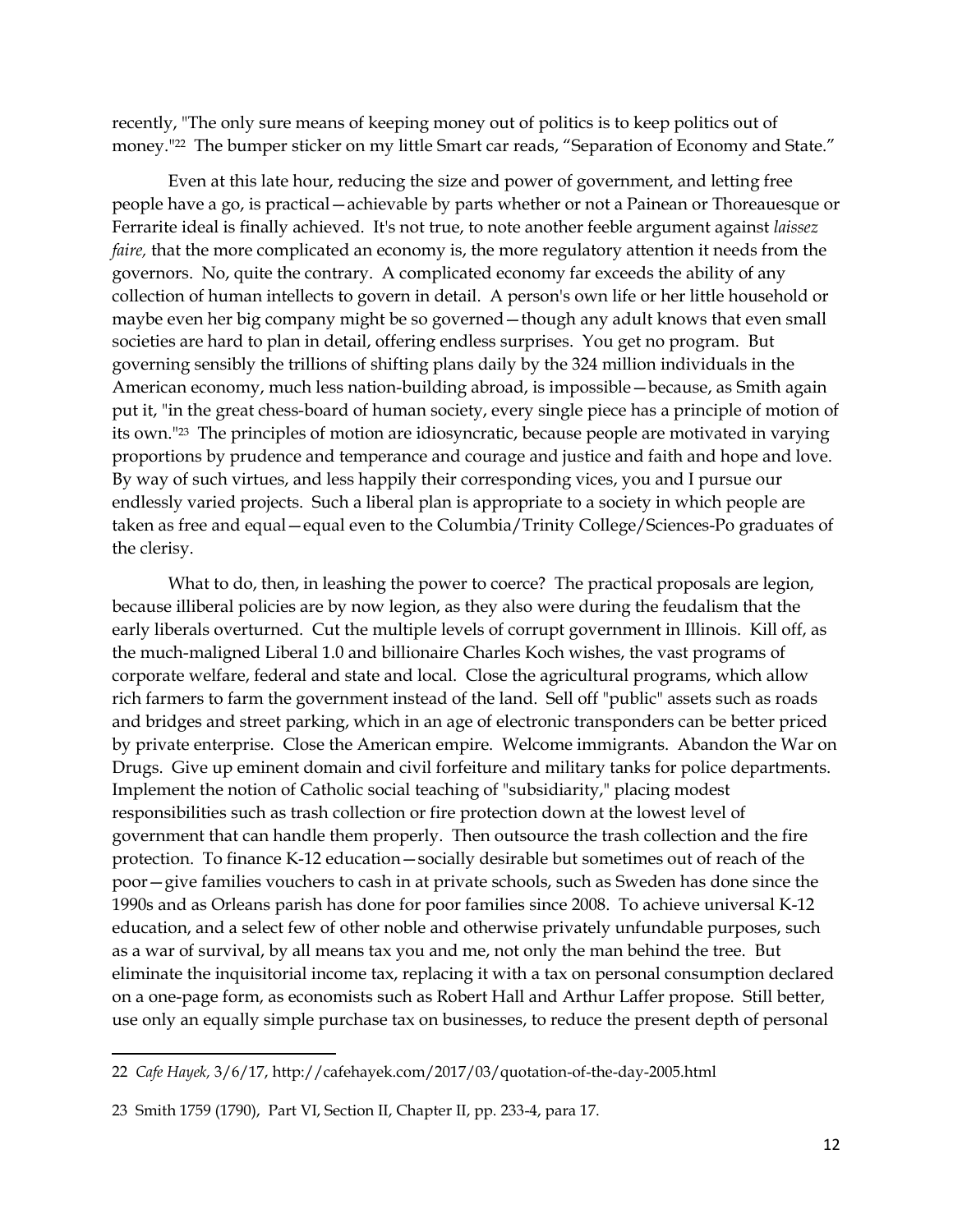inquisition. Eliminate the so-called "corporate" income tax, because it is double taxation and because economists have in fact little idea which people actually end up paying it. (The old bumper sticker saying "Tax corporations, not people," when you think about it, doesn't make a lot of sense.) Give a poor person cash in emergencies, from those modest taxes on you and me. Quit inquiring into whether she spends it on booze or her children's clothing. Leave her and her family alone. No pushing around.

A government does of course "have a role"—as in indignant reply to such proposals my progressive and conservative friends put it to me daily, predictably, relentlessly. George Romney, the automaker and conventional 1950s Republican, opposing the Liberal 1.0 and conservative Barry Goldwater in 1964, declared, "Markets don't just *happen.* There must be some role for government."<sup>24</sup> Well, yes, of course, government has "some role," though contrary to Romney most markets do in fact "just happen," because people find them mutually beneficial, with or without governmental action. There are markets inside jails and prisoner-of-war camps, for example, as there were among Australian aborigines buying their boomerangs from betterskilled bands hundreds of miles distant.<sup>25</sup>

Anyway, only briefly, at age 15 or so, did I think of myself as a literal "anarchist," *anarchos*, Greek "no ruler, at all." Government has an essential role in those wars of survival, for example, in which a singular purpose is exactly what we need, and can achieve with justified coercion for the duration. Then after the victory we can hope that we can get rid of the coercion—without a great deal of hope, actually, as the economist Robert Higgs has shown.<sup>26</sup> Do arm the little government, therefore, to protect us from invasion by, say, those toquewearing Canadians and, rather more urgently, from nuclear threats by Russian neo-tsars.

And yes, by all means let us have a government, a small one, to protect us from force and fraud by fellow Americans—though of course such private arrangements as door locks and high-reputation suppliers and competition in markets accomplish the protections in most cases much better, to speak quantitatively, than their alleged "ultimate" backing by governmental courts and police. Protect us especially from government itself, from its habit of abridging the right to vote or spying on civil-rights leaders or enforcing bedroom or bathroom norms or suspending the right to habeas corpus or beating up on sassy citizens.

But the government should leave off giving *economic* "protection," such as President Trump promised against the nefarious plot by Chinese and Mexicans to sell us at low prices very long ties for men and very good parts for cars. Let us have separation of economy and state. As in Mafia usage, governmental "protection" is regularly corrupted for the benefit of the rich. It is a tax on enterprise and violates the equal liberty of other people, whether Americans or foreigners or non-Mafiosi, to compete without violence in offering good deals to us American consumers. Such taxation is of course the very purpose of the Mafia, extracting protection money by making an offer you can't refuse. And it is the purpose, too, of the Chicago City

<sup>24</sup> Quoted in Schultz 2015, p. 77.

<sup>25</sup> Radford 1945 and Berndt and Berndt 1964, p. 302-305.

<sup>26</sup> Higgs 1987.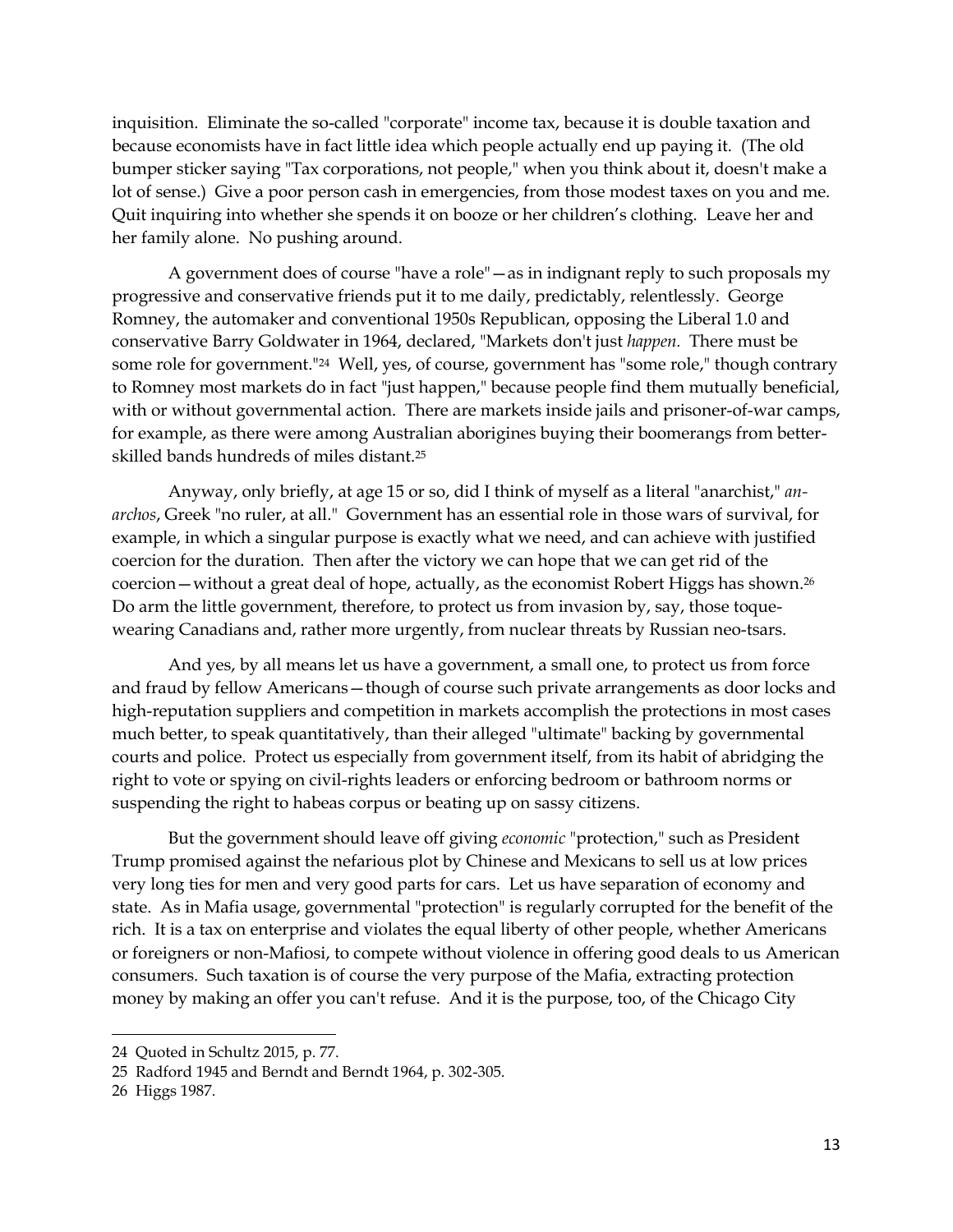Council, encouraged by well-placed bribes . . . uh . . . campaign contributions to prevent by ordinance the poor-person-supplying Ikea or Wal-Mart from opening in town. Extortion and protection and rent seeking by elites exercising the monopoly of violence puts a fatal drag on betterment, stopping people with new ideas from competing for our voluntary purchases. In the extreme it stops economic growth cold, as it did during the grinding millennia of poverty before 1800, and before liberalism.

Would you want governmental "protection" from new ideas in science or music or cooking? Probably not. Would you always "buy American" in music or spices or medical innovations? No. Consider this: if you really do think buying American is a good idea, to be enforced by governmental tariffs, why not still better buy Illinoisan or Chicagoan or Printers' Rowian? Or for that matter why not make everything you want yourself in your own home, achieving thereby plenty of "jobs"? Grow your own wheat. Make your own accordion. Invent your own internet. Bravo.

Or ask this: do you so fear the multinational corporation, which is trying in its evil way to sweet-talk you into buying its running shoes, that you are willing to erect a comprehensive socialist monopoly backed by guns to prevent you from getting any shoes but governmentissue? Witness the quarter of the world ruled once by communism, or the recent history of Venezuela. As another Italian liberal, and anti-fascist, Benedetto Croce, put it in 1928, "Ethical liberalism abhors authoritarian regulation of the economic process, because it considers it a humbling of the inventive faculties of man."<sup>27</sup> In order to protect the Postal Service's monopoly, inspectors in trench coats used to go around in December putting the arm on little children distributing Christmas cards for free in neighborhood mailboxes. In Tennessee by law nowadays, to open a new company for moving furniture you must get permission from. . . wait for it. . . the existing companies.

Economic protection as actually implemented—contrary to the sweet if naïve theory that the implementers are wise and ethical philosopher kings and queens, such as those imagined on the blackboards of Cambridge or New Haven or Princeton, or (without the lovely mathematics) on the political stump nationwide—regularly hurts the helpless more than it helps them. But it always favors the few protected, who are easy to see up on the stage, to be favored over the unseen multitudes damaged off stage. Usually the protected have made that nice contribution to a congressperson's welfare. Thus we get useless tanks and planes to stop the Canadian invasion, built with parts made in every congressional district.

Tariff protection, for example, pushing up profits and wages in American-made steel, will at the same time, of course, hurt American consumers of steel off-stage. Obviously. That is what it designed to do, and, unusually for "designed" policies, what it actually achieves. (Let us set aside the hurt to foreigners. Yet since when is a cosmopolitan concern for foreigners not to be recommended ethically? And what sort of childish nationalism thinks that hurting Mexicans is good for Americans?) Regularly in dollar terms such off-stage damage to unprotected Americans is many times larger than the on-stage favor granted to the protected Americans. When in 2017 the American government agreed with Mexican sugar producers to restrict

<sup>27</sup> Quoted in Mingardi 2017, p. 25.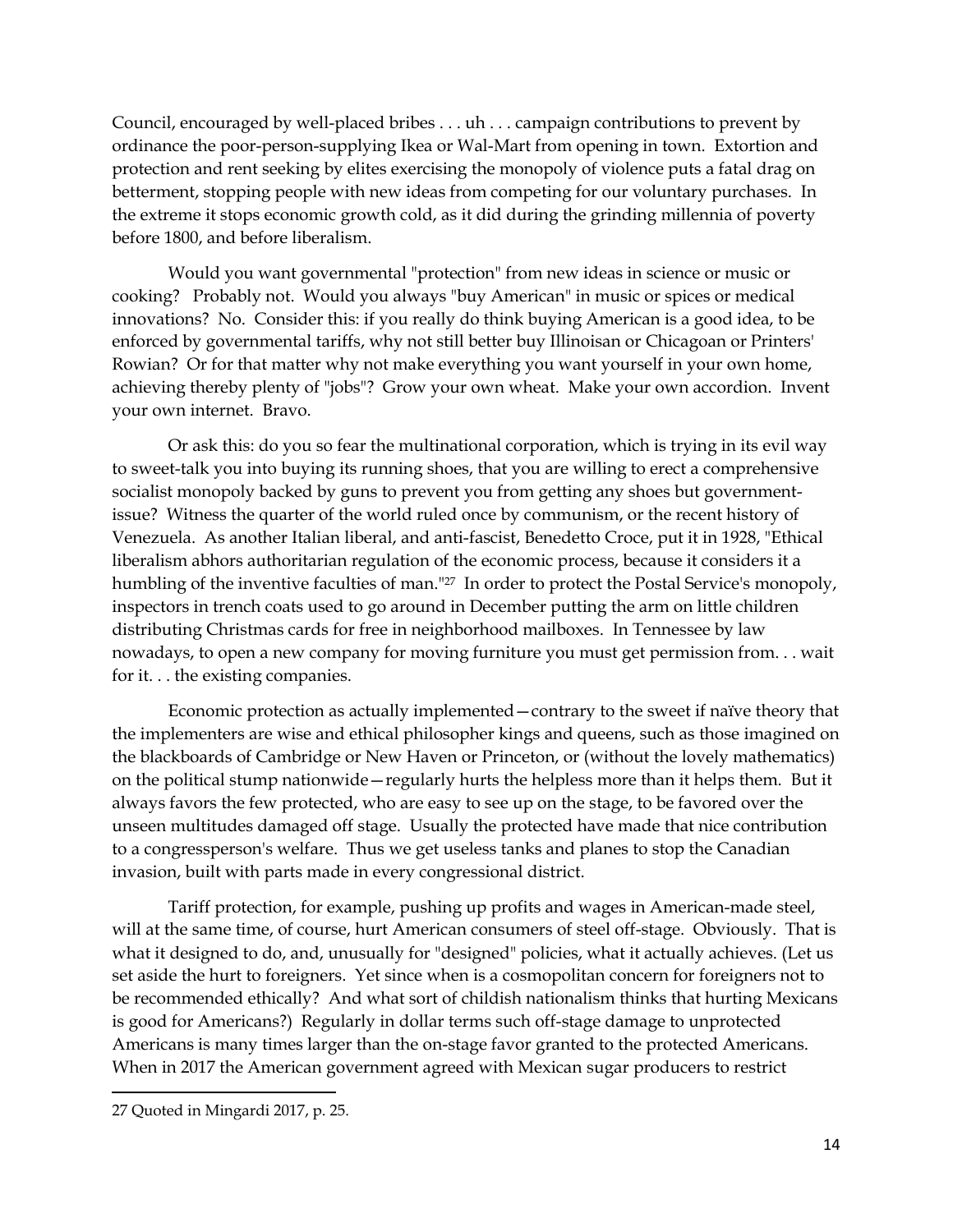imports of Mexican sugar and keep it anyway at the high, protected American prices (nice for the monopoly of sugar producers in Mexico), the jobs saved in U.S. sugar production were a tiny fraction of those destroyed in sugar-using production. Funny that when it comes to protecting sugar, the four senators from Florida and Louisiana are very, very interested, with the six from Texas, Hawaii, and North Dakota, too, expressing an equally strong opinion on the matter.

When in the 1970s the American government imposed quotas on Japanese automobiles, the additional cost every year to American consumers of autos outweighed the annual wages in Detroit thus protected by a ratio of ten to one. The net beneficiaries were United Auto Workers accustomed to receiving a share of the monopoly profit extracted from Americans buying their cars from the lonely and protected Big Three. The other beneficiaries were of course the stockholders of the Big Three, and, less obviously, a Toyota Company in far Japan enabled—by restricting its supply to the U. S. and thereby pushing the U. S. price above the world price of Toyotas, like the Mexican sugar producers—to capture still more of its very own monopoly profit. Swell.

A worse case, still deemed sacred on the left, is the worldwide assault through job protections on young or unskilled seekers of any job at all. Job protections in slow-socialist régimes have created in Greece and South Africa and the slums of the U.S. a dangerously large class of unemployed youths. A quarter of French people under 25 years of age and out of school are unemployed, and the rest mainly on monthly temp contracts, because regular jobs in France are fiercely protected. The bosses therefore are terrified to hire in the first place, because they cannot dismiss workers who steal or are in other ways unproductive. And even the honest and productive workers cling in terror to the wrong jobs, because they are unlikely to get the right one. The protection-caused unemployment is higher still in Greece, and is appalling in South Africa.

In the U.S. the protections cause the ghettos to require armed occupation. The south and west sides of Chicago should be hives of industrial activity, employing at low starter-wages the unemployed youths now instead standing on street corners and joining gangs to enforce local monopolies of drug distribution. Interventions in the wage bargain in Chicago such as the governmentally enforced minimum wage, and interventions in the location of economic activity such as zoning, and interventions in consumption such as the war on drugs itself, make such places economic deserts. No factories, no grocery stores, no incomes.

### **§**

Yet we are speaking of a *humane* liberalism. Helping people in a crisis, surely, or raising them up from some grave disadvantage, such as social or physical or mental handicap, by giving help in the form of money to be spent in unprotected markets, is a just role for the government, and is still more justly admirable for individuals doing it voluntarily. Give the poor in Orleans parish the vouchers for private schools. Give money to the very poor of Chicago to rent a home privately. Turn over your book royalties from *Capitalism in the Twenty-First Century* to an effective charity.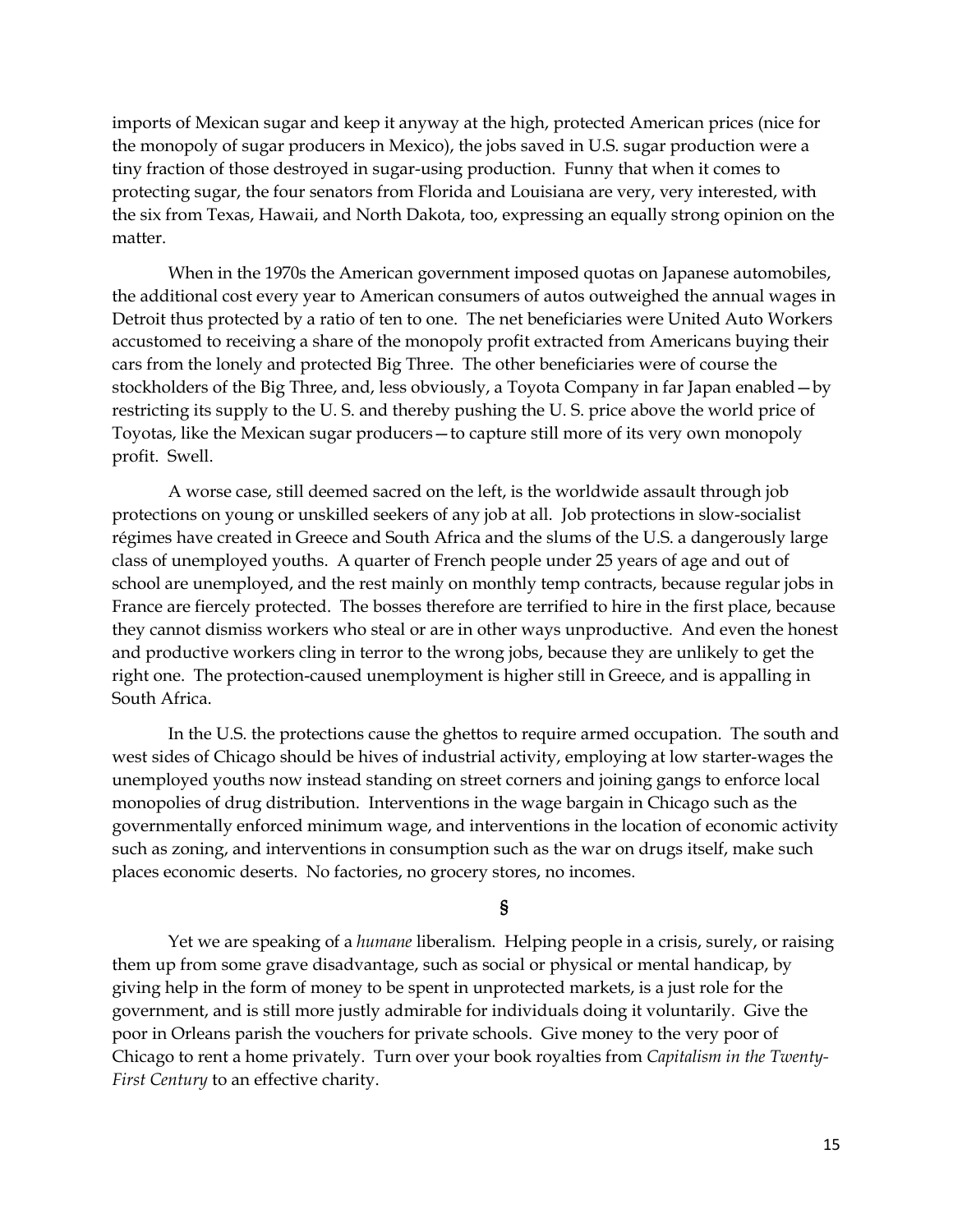Yet do not, ever, supply schooling or housing directly from the government, because governmental ownership of the means of production, a literal socialism, is regularly a bad way to produce anything but national defense (and that's pretty bad itself), and anyway makes the poor into serfs of the government, or of its good friends the teachers' union in the public schools and the bureaucrats in the public housing authority. The Swedes, whom Americans think are socialists, gave up their state monopoly of local pharmacies, which any Swede can tell you were maddeningly arrogant and inefficient.

Libertarians have a reputation for not being charitable, as being mere apologists for rich people. Not so. Look at the numbers. And anyway the indictment from the left depends on an implausible psychological theory. It supposes that a whole class of political thinkers claim disingenuously that they *do* have the poor in mind, but secretly want to make the rich even richer. Why would anyone want such an outcome? What would be his motive? Corrupting pay from the corporations? Fellowships from the humane-liberal billionaire Charles Koch? If that's how psychology works, consider the pay from the government to teachers in state schools and universities, or fellowships from the slow socialist George Soros, which might be supposed on such a psychological theory to be equally corrupting. Surely not.

Admittedly, a certain strain of conservatives and the more brotherly libertarians exhibit just such a lack of sympathy for the disadvantaged. It is too often the attitude of the country club. William Buckley's startling defense back in the 1960s of tyranny directed at the poor among African-Americans exhibited one version of it. But a lack of concern for the less fortunate of our brethren is by no means intrinsic to humane liberalism. On the contrary. Dr. Adam Smith was much given to acts of secret charity. Charles Koch, bizarrely demonized by Jane Mayer in *The New Yorker* and in her book *Dark Money* (which lets George Soros off the hook), has given for half a century many billions to causes such as the United Negro College Fund. Check it out. On a somewhat smaller scale, I myself supported two homeless people for many years in my own apartment. A lack of concern for others is not at all implied by humane liberalism, or by Christian libertarianism, or neoclassical libertarianism, or a liberalism of the bleeding heart.

Ayn Rand had here a bad effect, with her masculinist doctrine of selfishness, and her uniformly male and self-absorbed and reckless heroes in her novels, ever-popular with college freshmen. Especially fresh-men. Senator *Rand* Paul in his run for the Republican presidential nomination in 2016 got disproportionately fewer votes from women than from men. Yet his policies of stopping the drug war against Black families and reducing the flow of body bags from foreign wars, like most of his proposals, were the most family-friendly on offer from any candidate, including (in their actual as against their "designed" effects) those from the frankly socialist Bernie Sanders. As for charity, Dr. Paul regularly contributes his skill as an eye surgeon to sight-saving operations in poor countries. I urge Dr./Senator Paul, for the good of our shared humane liberalism, to ditch that misleading "Rand," and change his first name to, say, Adam.

Mainly let people create by themselves a growing economy, as they did spectacularly well from 1800 to the present, when liberalism inspirited the masses to devise betterments and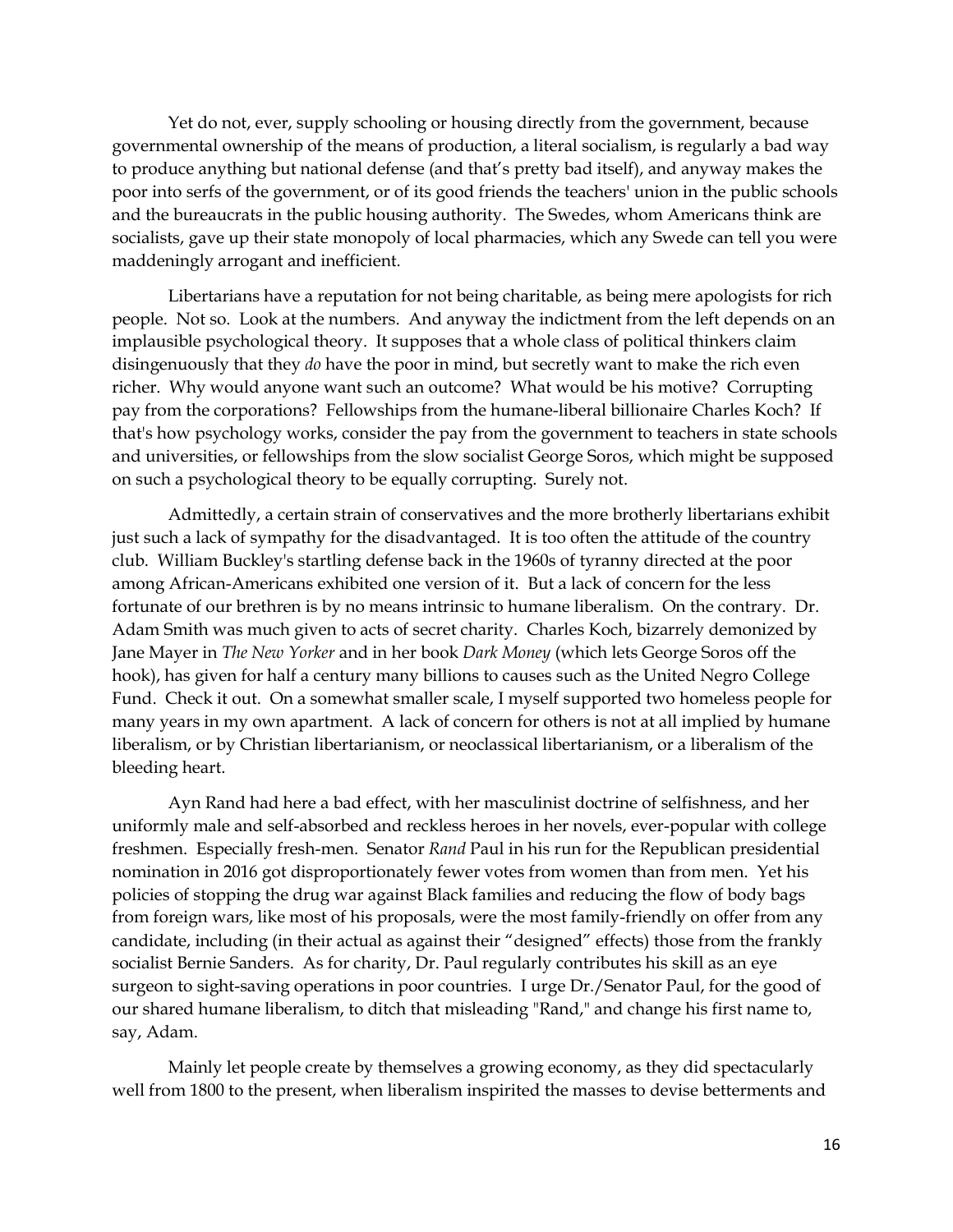open new enterprises and move to new jobs. The stunning Great Enrichment of a fully 3,000 percent increase since 1800 in real wages, which was especially important for the poorest, happened not because of the nudging and protecting and regulating and subsidizing and prohibiting and unionizing and drafting and enslaving by politicians and organizers and bureaucrats and thugs armed with a monopoly of violence. Mostly it happened despite them, by way of an increasingly free people. The government's rare good deeds in the story were the passing of laws to make people free, as in the Civil Rights Acts of 1866 and of 1964—passed in the interludes between the government's enslaving or re-enslaving or manhandling people in the Dred Scott decision or Plessy v. Ferguson or the Palmer Raids or Bull Connor's dogs or the deportation of Dreamers.

The Enrichment and its associated Liberation, that is, did not arise chiefly from government, beyond its modest role of the prevention of a small share of force and fraud and the few cases of genuine defense from foreign aggression, such as the unsuccessful War of 1812- 14 and the successful Pacific War of 1941-45. Yet strangely the economists since around 1848 have mainly made their scientific reputations by proposing this or that pro-governmental "imperfection in the market," to the number of over one hundred imagined, almost all of them proposed without evidence that they matter much to the economy.<sup>28</sup> Monopoly. Spillovers. Ignorant consumers. To all of these the economists have instead proposed again and again, that a brilliant government of philosopher-monarchs, advised by the very economists, can offer simple solutions. Anti-trust. The FDA. Industrial policy. And yet the most important fact about modern economic history, occurring at the very time the ranks of economists were bemoaning our "disgrace with fortune and men's eyes/ Alone beweeping our outcast state" from those horrible imperfections in the market, was that the wretchedly distorted and imperfect exchange-tested betterment was delivering a Great Enrichment to the poorest among us of thousands of percent. Some imperfections.

For instance, the governmental choosing of winners in the economy, an industrial policy, is designed to repair the horrible imperfection of foresight in private investment, so obvious to the economists, without the bother of measuring whether the imperfection is actually large or the industrial policy actually works. Industrial policy in fact seldom works. Why, actually, would such choosing of winners work? Why would an official high up in the government, stipulating even that she is motivated correctly and is thoroughly ethical, and is an extremely bright if recent graduate of Harvard, know better what would be a good idea to make and sell and buy than some ignorant hillbilly out in the market facing the prices registering the value ordinary people place on goods and services and facing the opportunity cost that producers face, and going bankrupt if he chooses badly? Why would it be a good idea to subsidize wind power in advance of a showing that spending on it in fact makes us better off, net of opportunity costs? As the economist Don Lavoie concluded from a detailed study of such governmental planning in 1985, "any attempt by a single agency to steer an economy constitutes a case of the blind leading the sighted."<sup>29</sup>

<sup>28</sup> McCloskey 2017, again.

<sup>29</sup> Lavoie 1985, p. 4.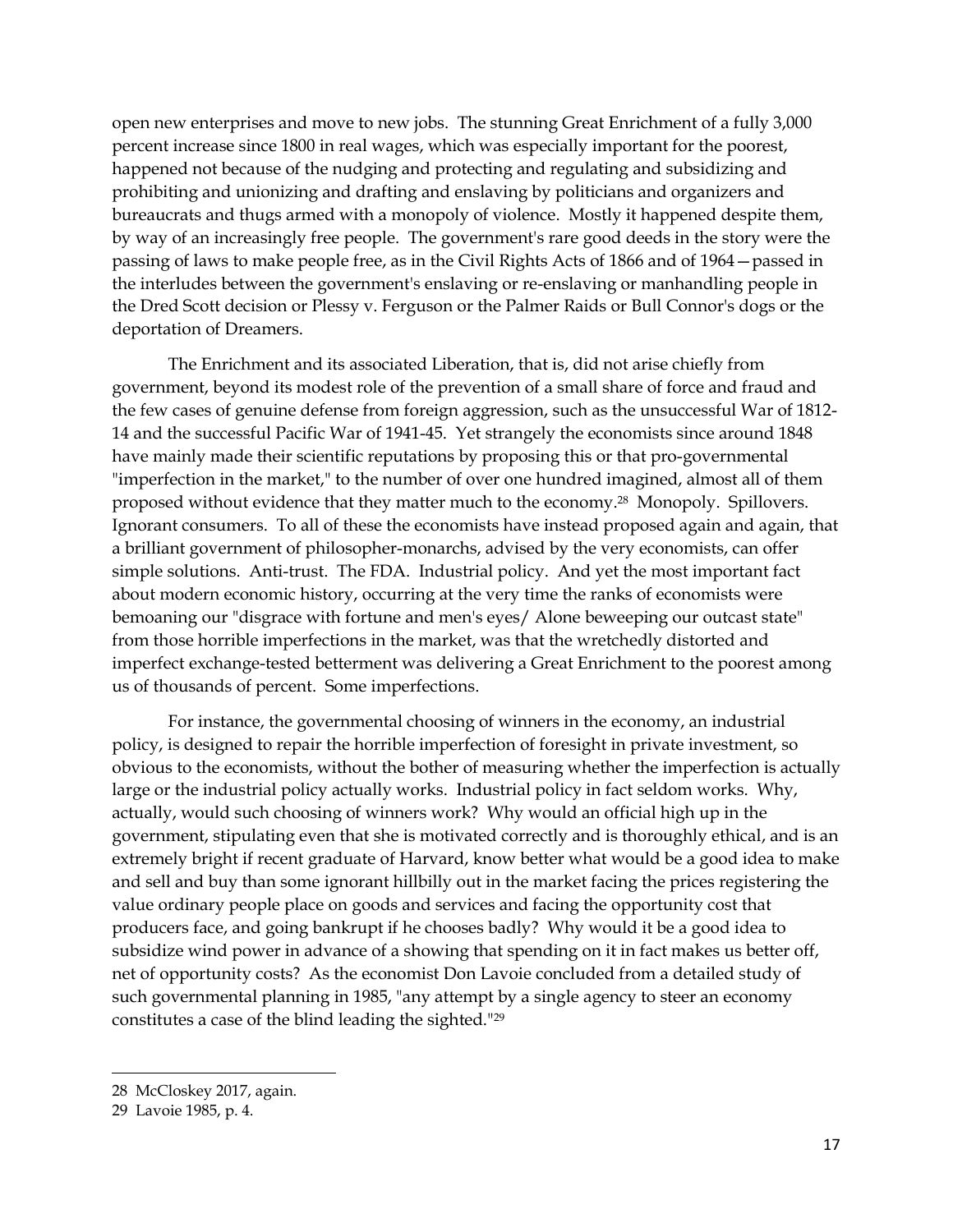The hubris of industrial planning is a very old story. An instance was the Europe-wide mercantilism that Adam Smith deprecated. In Sweden the Göta Canal was built 1810-1832 by military conscripts, before Sweden adopted liberalism. It was a singularly ill-advised project, immensely expensive in real costs, eventually used chiefly for a bit of pleasure boating. In the United States in the nineteenth century the "internal improvements" financed by the government were mostly bad ideas (such as canals in Pennsylvania and Indiana during the 1830s, built like Sweden's on the eve of railways making most canals unprofitable) and were of course corrupted into favors for the few. Under the Obama administration the Solyndra fiasco gave away a \$535 million "loan" from the government to subsidize U.S.-made solar panels, promptly undersold by the Chinese. Both big political parties do it. A humane liberal party would not.

§

Worry not at all about inequality if it is achieved by smart betterment. Such inequality pretty much dissipates within a couple of generations, and often within a couple of years, through the entry of imitating betterments. Meanwhile we poor slobs get the betterments. The imitation of Henry Ford's assembly line or Steve Jobs' smart phone spreads the benefit to us all, soon, in lower prices and higher quality and frenetic, on-going improvements. Such a result of entry is not hypothetical. It has been the economic history of the world since the beginning, when not blocked—as until 1800 it commonly was blocked—by monopolies supported by the ur-monopolies of governmental violence, and now again increasingly under High Liberalism. The economist William Nordhaus reckons that inventors in the U.S. since World War II have kept only 2 percent of the social value of the betterment they produce.<sup>30</sup> Look at your computer. Two percent of the social gain arising from Wal-Mart's early mastery of bar codes and mass purchasing, betterments compared with the older and worse models of retailing, left a great deal of money for the children of Sam and Bud Walton. But the rest of us were left with the 98 percent.

Local fortunes a century ago were built on local banking and local department stores. Their business models were soon imitated, and at length bettered, and anyway eroded from the beginning by rapidly falling transport costs. Sears Roebuck and Montgomery Ward eroded the brick-and-mortar general store charging high prices with the new mail orders at lower prices, as Amazon is doing again a century on. The market share of United States Steel attained its highest level, fully two thirds of the steel made in America, on the day it was founded in 1901. Its share of steel consumption fell steadily thereafter, with Bethlehem and other companies entering. Look at the thirty companies in the Dow-Jones industrial average. Only five date from before the 1970s. The twenty-five others have been replaced by such "industrials" as Visa and Verizon and Coca Cola.

The sheer passage of human generations works, too. How many rich Carnegies have you heard of? Andrew could have made his daughter and her four children and their children, or for that matter his cousins back in Scotland, fabulously wealthy, down to the fourth generation and beyond. But he didn't. Instead he built the library in Wakefield, Massachusetts

<sup>30</sup> Nordhaus 2004.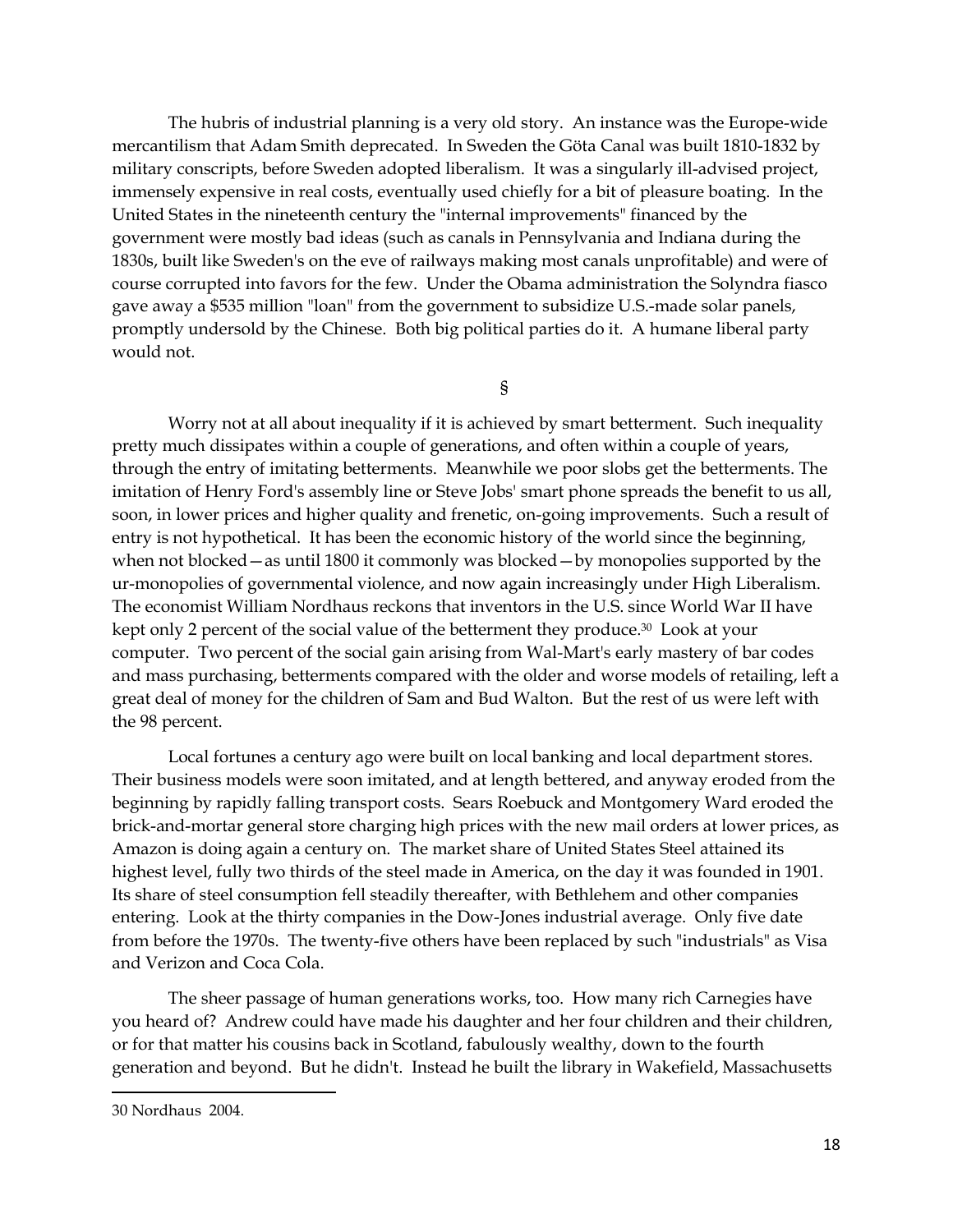in which I found and devoured at age fifteen Prince Peter Kropotkin's sweet anti-capitalist anarchist classic, *Mutual Aid* (1902)*.* If you want to see how the dissipation of wealth through families works, look at the Wikipedia entry for "Vanderbilt Family," noting that old Cornelius (1794-1877), the richest American at the time, had thirteen children (pity Mrs. Sophia Johnson Vanderbilt). His great-great-granddaughter, Gloria Vanderbilt (born 1924), made her own money, by providing goods and services that people were willing to pay for. Her son Anderson Cooper of CNN does, too.

But do worry about inequality if it is achieved by using the government to get protection for favored groups. It is what a large government, worth capturing to get the protection, is mainly used for, to the detriment of most of the people off-stage. We humane liberals, such as Charles Koch, who puts his money where his mouth is, agree with the slow socialists about the evil of an inequality caused by what economists call "rent seeking," that is, using the powers of the government to extract profitable favors for, say, big oil companies. But we are startled that our friends the slow socialists advocate. . . well . . . still more power of extraction to the same government. Put the fox in charge of the hen house, they cry. Surely the fox is a good and honest civil servant.

Guilds with governmental protection such as the American Medical Association, and government regulations in building codes to favor plumbers, protect the well-off, who in turn fund the politicians enforcing the guilds and regulations. Neat. How many Huey and Earl and other Longs have dominated Louisiana politics since the 1920s? Look at Wikipedia for that one, too. Such inherited political power allied to corruption is ancient. Political candidates in the late Roman Republic routinely bought votes, and anyway the rich of Rome had more power in the system of voting itself. There is nothing new about politicians and businesspeople and billionaires buying Congress for special protection, and gerrymandering the voting system to boot. Mark Twain said "It could probably be shown by facts and figures that there is no distinctly American criminal class except Congress." Better keep it under parole.

**§**

Understand that the greatest challenges facing humankind are *not* terrorism or inequality or crime or population growth or climate change or slowing productivity or recreational drugs or the breakdown of family values or whatever new pessimism our friends on the left or right will come up with next, about which they will write urgent editorials until the next "challenge'" justifying more governmental coercion swims into their ken.

The greatest challenges have always been poverty and tyranny, having the effect through governmental violence of not allowing ordinary people to have a go. The use of "liberal" is a language game, but not therefore "mere."<sup>31</sup> It has consequences, in allowing or not allowing people to have a go. If you eliminate poverty through liberal economic growth, as China and India are doing nowadays, and as did the pioneering instances of liberalism back to Holland during the seventeenth century, you will get equality of real comfort, the educating of engineers to control flooding, and latterly to lessen global warming, and the educating of us all

<sup>31</sup> Skinner 1969, esp. p. 37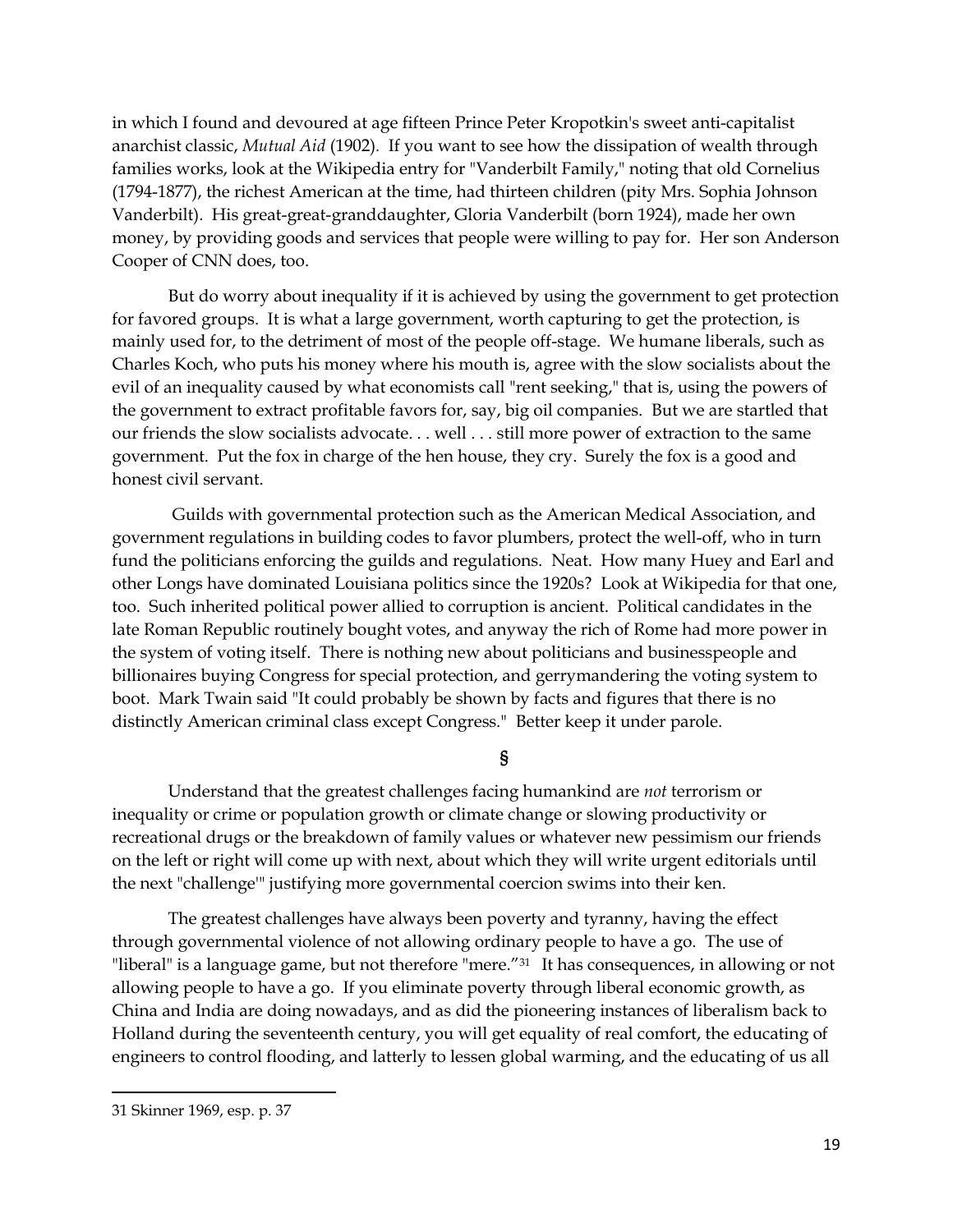for lives of flourishing. If you eliminate tyranny, replacing it with liberalism 1.0, you will get the rise of liberty for slaves and women and the handicapped, and then still more of the Great Enrichment, when more and more people are liberated to seek out exchange-tested betterments. You will get stunning cultural enrichments, the end of terrorism, the fall of the remaining tyrants, and riches for all.

How do I know? Because it happened in northwestern Europe gradually from the seventeenth century on, and now at a quickening pace in large parts of the rest of the world. It can happen soon everywhere.

By contrast, keep on with various versions of old fashioned kingship, or with slow or fast socialism, with their betterment-killing policies protecting the favored classes, especially the rich or the Party or the cousins, Bad King John or Robin Hood—in its worst forms a military socialism or a tribal tyranny, and in its best a stifling regulation of new cancer drugs by the Food and Drug Administration—and you get the grinding routine of human tyranny and poverty. The agenda of humane liberalism, ranged against tyranny and poverty, is achieving human flourishing, in the way it has always been achieved. Let my people go. Let ordinary people have a go. Stop pushing people around.

I realize that you will find some of the items we humane liberals propose hard to swallow. You've been told by our progressive friends that we need to have policies and programs and regulations or the sky will fall. Or by the conservative side you've been told that we need anyway to occupy and govern by the gun all sorts of communities of poor people, among them the lesser breeds without the law east and west of Suez, from the 800 American military bases worldwide. You may view as shocking the contrary proposals to let people be wholly free to flourish in a liberal economy—right-wing madness, you will say, enriching the rich; or left-wing madness, leading to chaos. You will say from the left that liberalism has allowed monopoly to increase. (It has not. Illiberalism has, when it could get away with it, though monopoly in truth has been dramatically reduced since 1800 by liberty of movement and by free trade, by the railway and the telephone and the internet.) You will say from the right that liberalism has allowed terrorism to increase. (It has not. Illiberalism has. Though in fact terrorism in the West has *declined* rapidly in the past few decades.32) If you cannot actually think of any fact-based arguments against a humane liberalism, you will assert anyway with a sneer that it is impractical, out of date, old-fashioned, nineteenth-century, a dead parrot. (It is not. The illiberal national socialism practiced by most governments is.)

But you owe it to the seriousness of your political ideas, my dear misled friends, to listen a little, and to consider. Lavoie noted "the impossibility of refuting a theory without first trying to see the world through its lenses." <sup>33</sup> Try out the lenses, too.

**§**

I am optimistic, and want to dispel the sky-is-falling gloom which seems always to command a ready market and which is routinely re-used by populists and other tyrants to

<sup>32</sup> Mueller 2006.

<sup>33</sup> Lavoie 1985, p. 8.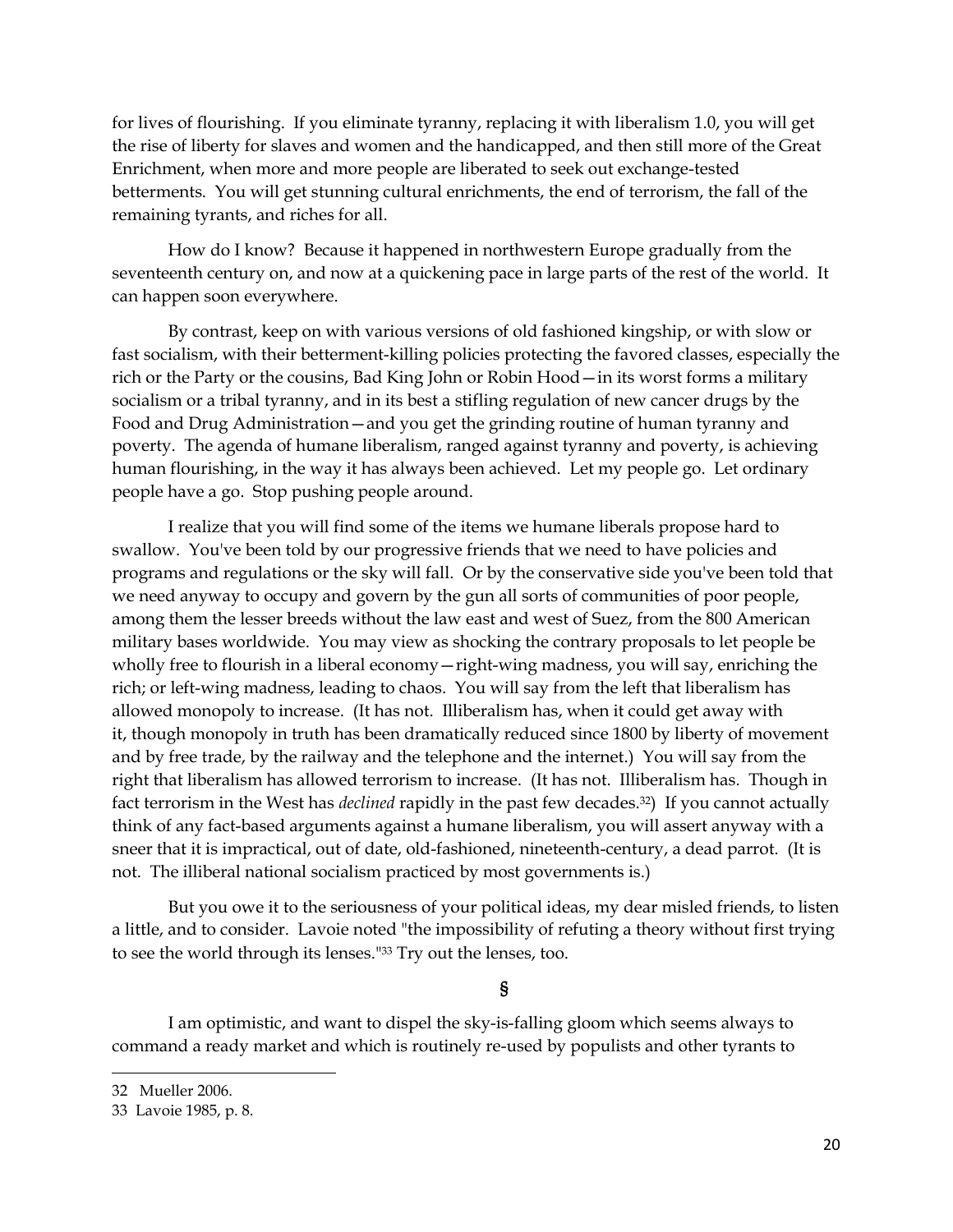justify their tyrannies, and anyway is used even by good-hearted slow socialists and moderate authoritarians to push people around. . . by first absolutely terrifying them. Terrorism works with more than guns and bombs.

On the contrary, we are *not* doomed by the New Challenges. If we can avoid shooting ourselves in the feet—such shooting is a lively possibility, because we have done it before, by way of traditionalism and nationalism and socialism and national socialism, and now again populism—we will rejoice over the next fifty or a hundred years in the enrichment through humane liberalism of the now-poor, a permanent liberation of the wretched of the earth, and a cultural explosion in arts and sciences and crafts and entertainments beyond compare.

I urge you to reconsider. I want you to become less self-satisfied in your progressivism or your conservatism or even your amiable middle-of-the-road-ism. I want you to realize that they all depend to a greater or lesser degree on an exercise of the monopoly of violence. I want you to admire sweet talk, liberal rhetoric, peaceful exchange. I want you above all to become much less certain than you are now that The Problem is "capitalism" or the Enlightenment, or that liberty can be Taken Too Far, or that government programs, protections, regulations, and prohibitions are usually innocent exercises by wise bureaucrats to better the lives of Americans.

With an open mind and a generous heart, my dears, you will tilt towards a humane real liberalism, 1.0. Welcome, then, to a society held together by sweet talk rather than by violence.

**§**

What, then, are the prospects for such a new American liberalism? What steps can we take to encourage a society of sweet talk?

Well, for one thing we can keep on talking, making the intellectual case, such as sketched here, and explored 2006, 2010, 2016 in some depth in the trilogy The Bourgeois Era. From that experience I draw a couple of Rules for Humane Liberal Rhetoric, if we are to succeed in changing people's minds.

Rule 1: We *must* declare in a prominent position in everything we write or say that we are for the poor and disadvantaged, because it is true and because it is routinely misunderstood. The "preferential option for the poor" is Catholic social teaching, which unhappily is largely slow socialist. But I take it that every humane liberal in fact also wants to help the poor and disadvantaged—though as I noted *our* help is efficacious, unlike the corrupting handouts or the violent police actions on offer from the left or the right. We need to say, and say again, that we are for opportunity, in order to lean against the strange assumption of the High Liberals that low liberals 1.0 are against it. We aren't. The journalists classify us as "pro-business," and classify our leftward opponents as "pro-labor." The classification comes from the rule of journalistic balance and from an unexamined belief in the one-dimension, left-right spectrum that most people have taken to be political reality ever since the French Assembly initiated it. If humane liberals keep being characterized as pro-business, understood as favoring the rich, it will be little wonder that we will have little influence. It's hard to get across to journalists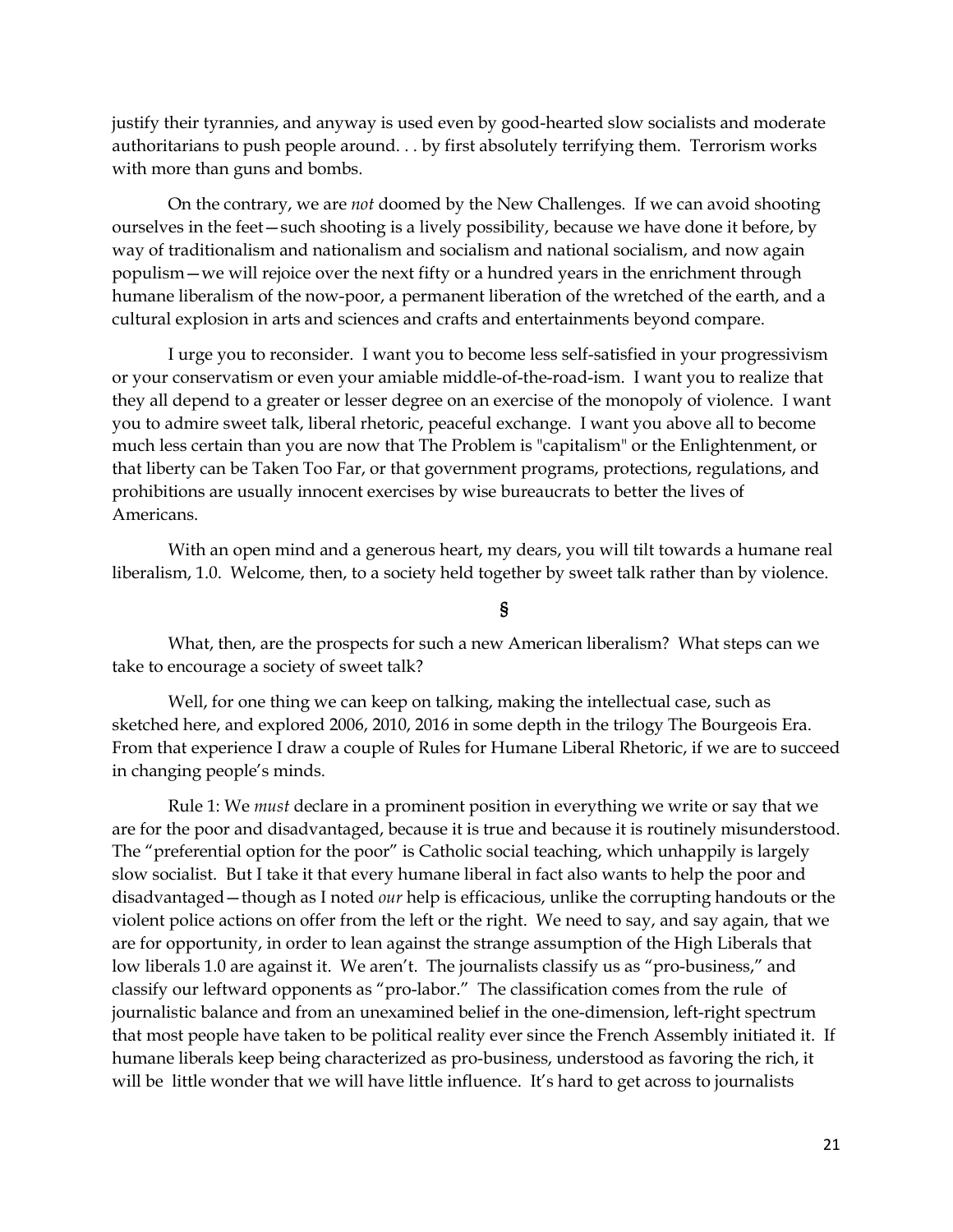innocent of economics that, for example, abandoning rent controls on apartments will in fact increase the supply of housing for the poor.

Rule 2: We *must* criticize conservatives, not merely progressives. At the end of *The Constitution of Liberty* Hayek added a Postscript I have quoted here often, "Why I am Not a Conservative." If we are going to change anyone's mind we must extract ourselves from our automatic characterization as "conservative." The left-right axis, which most people believe is a wonderfully true and simple way to classify all politics, puts us on the right side. We need to emphasize instead the triangle, or in the other visualization, the *two* dimensions, of economic liberty (high for conservatives, sometimes, and always for liberals) and of personal liberty (high for progressives, sometimes, and always for liberals). Liberalism lives in the northeast corner of such axes, high in economic liberty and high in personal liberty.

Rule 3, which is something of a theorem derivable from 1 and 2: We should make common cause with radicals. Liberalism 1.0 was the original radicalism, from the Levelers in England to the Hippies in America. Do your own thing. For example, we should make common cause with gender minorities, such as the brilliant job by Sarah Rose of interviewing me for Freedom Works.34 We should make common cause with the young, because they are the victims of High Liberalism and Old Conservatism, blocked out of jobs. We should make common cause with the oppressed. If you don't think that women and blacks and poor people worldwide are oppressed by the slow socialists and the conservatives, you must not be acquainted with many women or blacks or poor people. We *are* the radicals.

The intellectual case needs to be made, and is being made at think tanks such as Cato or the Charles Koch Institute or the American Enterprise Institute, and elsewhere at the Fraser Institute in Canada or the Institute for Economic Affairs in Britain. The Atlas Foundation is spreading the word, salting the globe with liberal think tanks, the head salters being people like the inimitable Tom Palmer, smuggling through the old Iron Curtain in his luggage disguised copies of *Capitalism and Freedom*.

And thinking about the form of words, it would be good to focus on journalists, providing plenty of fellowships to give them the leisure to read Hayek or Smith (Vernon as much as Adam). Very few journalists are humane liberals in the mold of Steve Chapman at the *Chicago Tribune*. Neither the *Times* or the *Washington Post* has a humane liberal columnist, though David Brooks sometimes talks like one, and on those occasions we applaud him. And George Will, once a Buckleyite conservative, reads more and more like a humane liberal. *Reason* magazine is now a serious force, though tending a bit to the harsh, brotherly sort of libertarianism, unlike the sisterly version of humane liberalism. Yet the magazine is not yet an outlet like *Harpers* or *The New Yorker* that gets quoted for its authority. It should be.

The truth of course will set you free. Yet writing or talking the truth has limits in changing hearts. One might suppose that a careful reading of *The Wealth of Nations* or *On Liberty* or *Free to Choose* or *Anarchy, State, and Utopia* would convert anyone instantly to humane

<sup>34</sup> Freedomworks, *Transgender Rights,* Episodes 1, 2, and 3.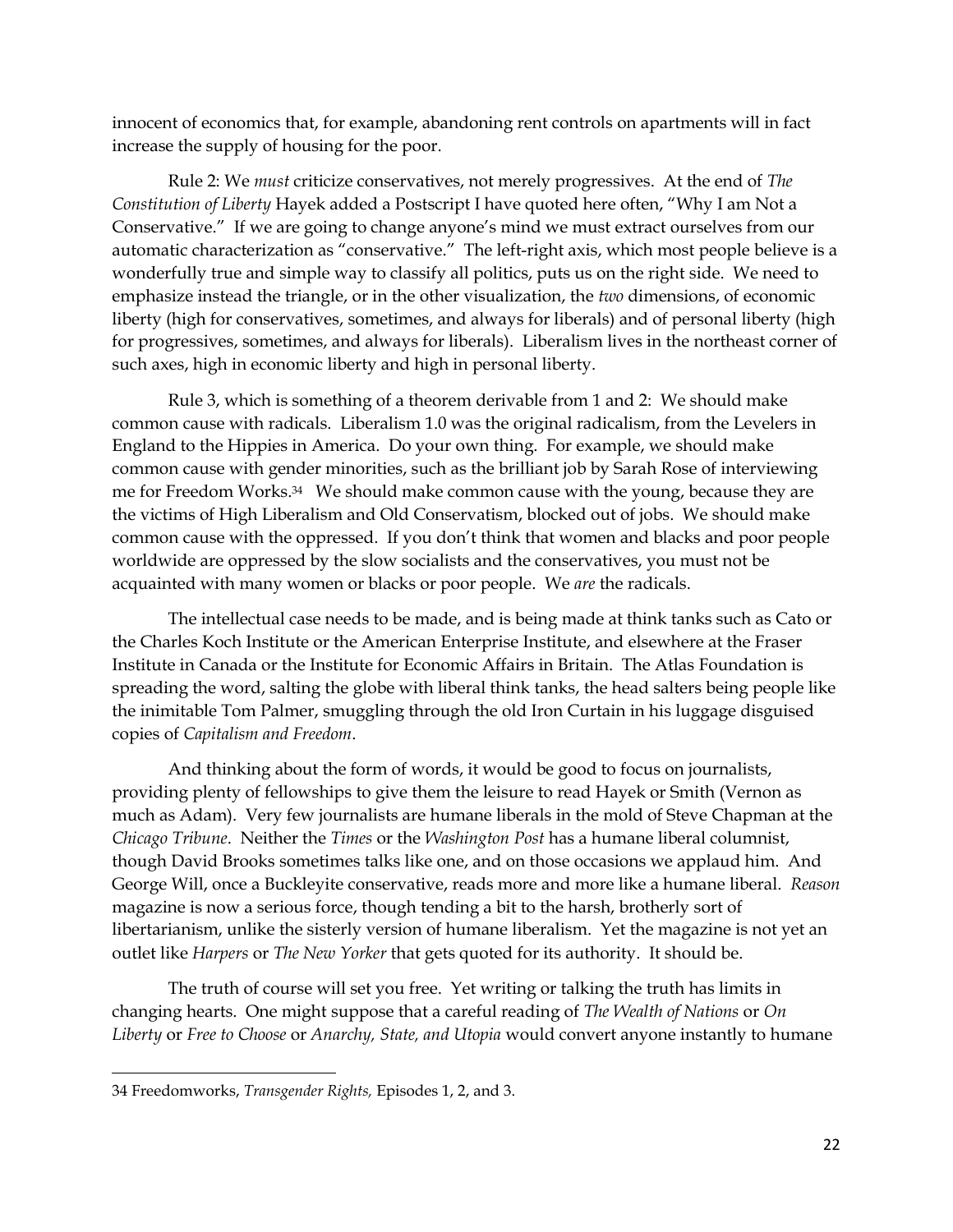liberalism 1.0. It doesn't. The reason is that people acquire their politics early, too early, late in adolescence. Then they never think about it again, and resist kind offers from humane liberals to set them straight. (The same is true, by the way, about religious ideas, which is why one hears adolescent attacks on theology coming out of the mouths of 50-year old men, who have not reconsidered since they were 14.)

Most adolescents in a rich economy come from loving non-farm, non-small-business families, and therefore have no idea where meat comes from, or how its price will change how much Dad makes. Mom in the little economy that most of us nowadays come from is a benevolent and all-wise central planner of meals, the materials for which fell from the sky like manna. A loving family, that is, is a nice little socialist society. No wonder that young people imagine that it is easy and virtuous to extend it to what Hayek called, in advance of President Lyndon Johnson, the Great Society, of 324 million Americans. No wonder that each new generation since we stopped living mainly on farms has flirted with socialism, as I did age 16, and as did the younger of the British electorate in the May 2017 general election, or the Bernie Sanders' voters in the U.S. primaries in 2016. The natural socialism of bourgeois youth is a problem in spreading humane liberal ideas.

Therefore I thank my Anglican God for the energy of Students for Liberty in spreading the new ideology. Ideology does after all change, so it must not be hopeless to try to push it along. It changed from 1700 to 1848 in a liberal direction, and from 1848 to 1970 in a socialist direction. Ideology depends on enthusiasm. The point I'm making is that energy, enthusiasm, emotion are as important for lasting ideological change as are rational findings that rent-seeking is hard to stop, or that Great Societies have a problem of free riding. A certain kind of libertarian (I use the term precisely) believes that Logic Alone suffices. It has never been true.

We need of course at least somewhat free institutions to advance a free society. I have met with Russian liberals a little, and know who the real heroes of Putin's Russia are. By comparison, Americans have little to fear in espousing humane liberal ideas, aside from the stunned incomprehension of friends and relatives under the spell of High Liberalism or standard-issue conservatism.

But to get beyond the wholly intellectual appeal of humane liberalism—the intellectual stuff is all I myself can do as an academic with no artistic gifts—we need to enlist the artists, especially the storytellers in the movies and novels and country music lyrics. It's what Fred L. Smith, the founding director of the Competitive Enterprise Institute, advocates these days. I know well, as a former Joan-Baez socialist, that the left has all the best ballads. And the right has all the best marching tunes. I think we can do liberalism with stories, as Fred says. I've recently seen two Hollywood movies praising enterprise, *Joy* (2015) about Joy Mangano's business success with a self-wringing mop, and *The Founder* about Ray Kroc making McDonald's into a national and international chain. Neither is uncritical about business, but both are less hostile than the productions by corporate executives in Hollywood assaulting corporate executives elsewhere, such as in the two *Wall Street* movies, and in *The Man in the Grey Flannel Suit*.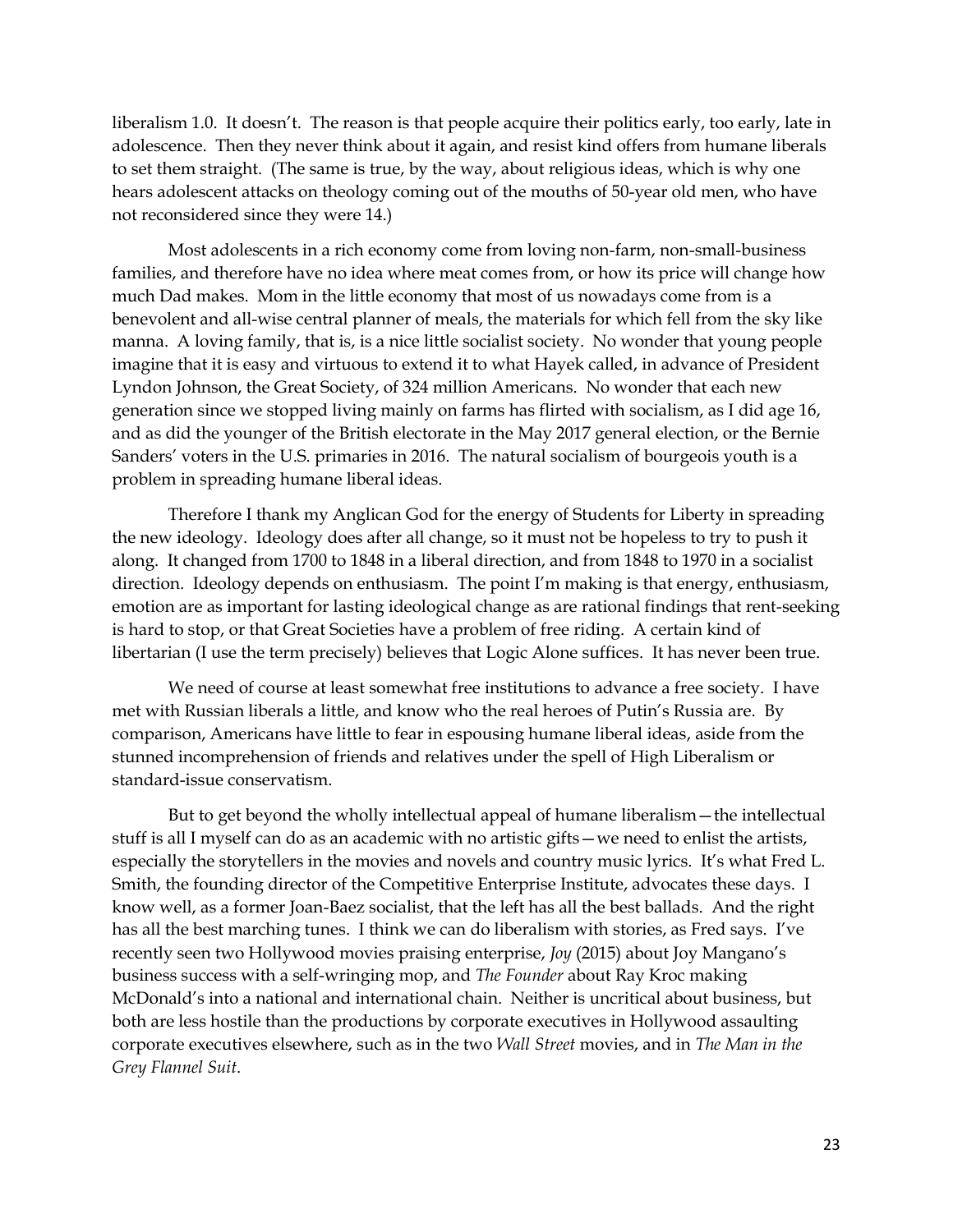Maybe the tide is turning. Ideologies do change, and ideas in statistics and in stories do it. Or so we liberals believe. As Hayek said, "liberalism [has a] fundamental belief in the longrange power of ideas."35 Surely.

Young and women and poor of all countries unite. You have nothing to lose but your governmental chains.

#### **Works Cited**

- American Statistical Association, the Board of Directors. March 2016. "Statement on p-values and statistical significance."
- Berndt, Ronald M., and Catherine H. Berndt. 1964. *The World of the First Australians.* Sydney: Ure Smith.
- Bhidé, Amar. 2017. "Constraining Knowledge: Traditions and Rules that Limit Medical Innovation." *Critical Review* 29 (1):1-33.
- Boaz, David. 1997. *Libertarianism—A Primer.* New York: Free Press.
- Boaz, David. 2015 *The Libertarian Mind: A Manifesto for Freedom*. New York: Simon and Schuster.
- Brennan, Jason. 2004. "Illiberal Liberals: Why High Liberalism is Not a Liberal View." *Review Journal of Political Philosophy* 2: 59-103.
- Hayek, Friedrich F. 1960 (2011). *The Constitution of Liberty*. Definitive edition, Ronald Hamowy, ed. Chicago: University of Chicago Press.
- Higgs, Robert H. 1987. *Crisis and Leviathan: Critical Episodes in the. Growth of American Government*. Pacific Research Institute for Public Policy. New York: Oxford University Press.
- Lavoie, Don. 1985. *National Economic Planning: What is Left?* Cambridge, MA: Ballinger,
- Levy, David M. and Sandra J. Peart. 2008. "Social Inequality, Analytical Egalitarianism, and the March Towards Eugenic Explanations in the Social Sciences." *American Journal of Economics and Sociology* 67 (Jul.): 473-480.
- McCloskey, Deirdre N. 1970. *"*Did Victorian Britain Fail?" *Economic History Review* 23 (Dec.): 446-59.
- McCloskey, Deirdre N. 1973. "New Perspectives on the Old Poor Law," *Explorations in Economic History* 10 (Summer): 419-436.
- McCloskey, Deirdre N. 2006. *The Bourgeois Virtues: Ethics for an Age of Commerce.* Chicago: University of Chicago Press.

<sup>35</sup> Hayek 1960 (2011), p. 526.